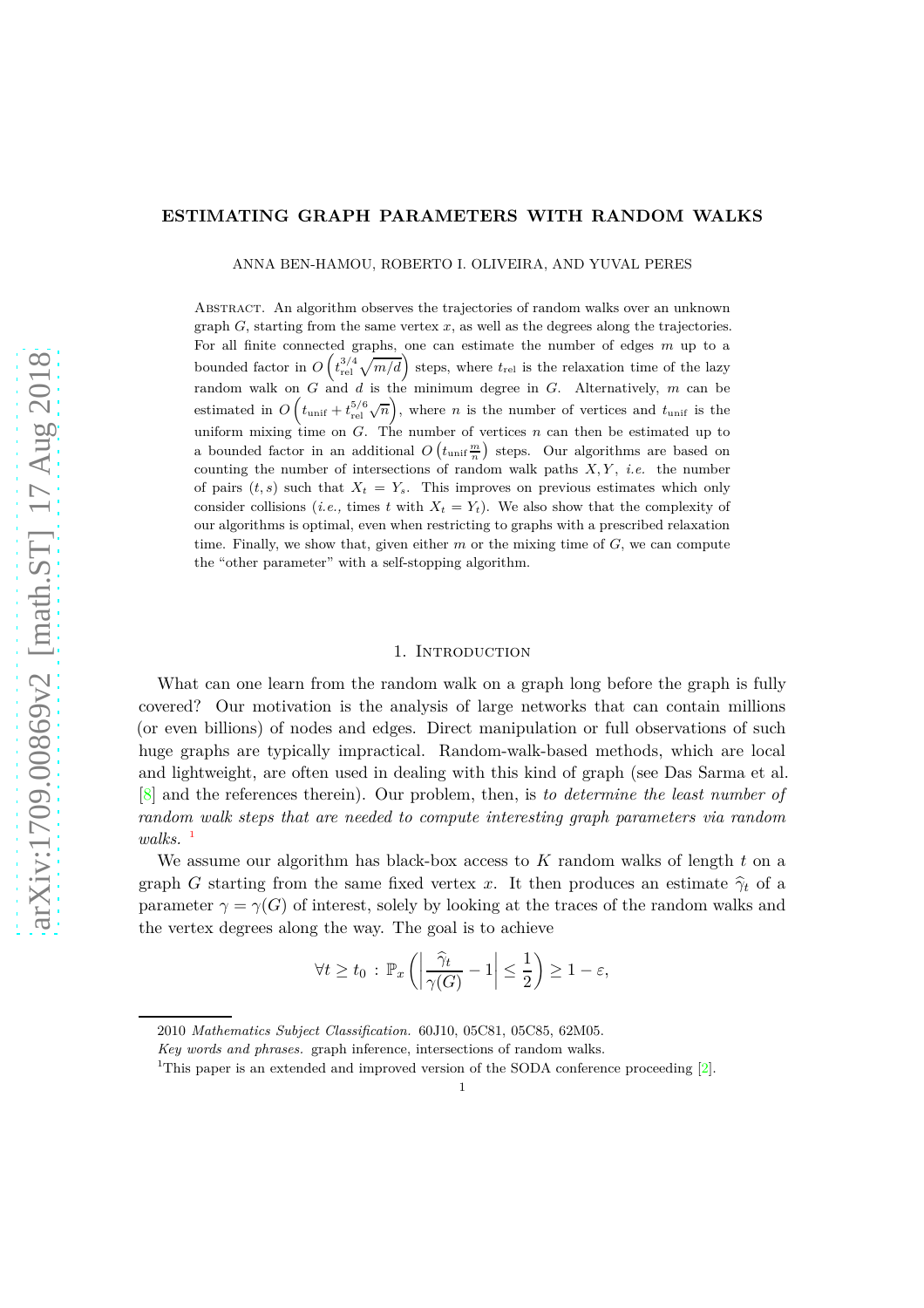with  $t_0$  as small as possible. In general, the time complexity parameter  $t_0$  will depend on the error parameter  $\varepsilon$  and on unknown characteristics of the graph. This leads us to consider the possibility of "self-stopping" algorithms that decide on their own when to stop exploring *G*.

1.1. **What we do.** Let us describe our results in more detail, postponing the precise definition of the model to Section [2.](#page-3-0) In Section [3,](#page-4-0) we build on recent results of Peres et al. [\[19\]](#page-22-0) and Oliveira and Peres [\[18](#page-22-1)] to derive bounds on the number of intersections between two independent random walks  $X, Y$ , i.e. the number of pairs of times  $(t, s)$ with  $X_t = Y_s$ . Using new bounds from [\[18\]](#page-22-1), we show in particular that if X and Y are two independent lazy random walks on  $G$ , and if  $\tau_1$  denotes the time of the first intersection between *X* and *Y* , i.e.

$$
\tau_1 = \inf \{ t \ge 0, \, \{X_0, \ldots, X_t\} \cap \{Y_0, \ldots, Y_t\} \neq \emptyset \},
$$

then

$$
\max_{x,y \in V} \mathbb{E}_{x,y} \tau_1 \lesssim t_{\mathrm{rel}}^{3/4} \sqrt{m/d}
$$

where *m* is the number of edges in *G* and *d* is the minimum degree.

In Section [4,](#page-9-0) we focus on the particular case of regular graphs. Using intersection counts gives us a simple algorithm for estimating numbers of vertices *n* of a regular graph *G* in  $O(t_{rel}^{3/4})$  $\sqrt[3/4]{n}$  random walk steps. Moreover, we prove that this algorithm is optimal. More specifically, for any *n* and  $1 \leq \mathbf{t}(n) \leq n^2$ , we construct a graph *G* with about *n* vertices and relaxation time about  $t(n)$ . We then show that any RW algorithm that finds the number of vertices of this graph requires at least  $\Omega\left(\mathbf{t}(n)^{3/4}\sqrt{n}\right)$  time steps.

We then consider arbitrary graphs *G* in Section [5.](#page-13-0) In section [5.1,](#page-13-1) we show that the number of edges *m* of *G* can be estimated in time of order  $\left(t_{rel}^{3/4}\right)$  $\frac{3/4}{\rm rel} \sqrt{m/d}$ <sup>2</sup>  $\left(t_{\text{unif}} + t_{\text{rel}}^{5/6}\right)$  $_{\rm rel}^{\rm 5/6}\sqrt{n}$ , where  $t_{\text{unif}}$  is the uniform mixing time on  $G$ , and we prove in section  $5.2$  that the bound  $t_{\rm rel}^{5/6}$  $_{rel}^{5/6}\sqrt{n}$  is tight for the estimation of the number of edges on graphs with any prescribed relaxation time. We then show in section  $5.3$  that the bound  $t_{\text{uni}}^{5/6}$  $\frac{5}{6}$   $\sqrt{n}$ , which suffices to estimate the number of edges, may not be sufficient to estimate the number of vertices. However, provided a good estimate for the number of edges is known, the number of vertices follows from estimation of the mean degree, which can be done in times of order  $(m/n)t_{\text{unif}}$ . Altogether, the number of vertices in general graphs can be estimated with random walks in time of order

$$
\left(t_{\mathrm{rel}}^{3/4}\sqrt{m/d}\right)\wedge\left(t_{\mathrm{rel}}^{5/6}\sqrt{n}\right)+t_{\mathrm{unif}}\frac{m}{n},\label{eq:4}
$$

and this is optimal.

Up to this point all algorithms we described are essentially optimal for our model. They are also space-efficient. They just need to store a single real number and maintain a list of visits to each vertex, which is only read or changed during visits. Another desirable trait of our algorithms is that they run in sub-linear time when the mixing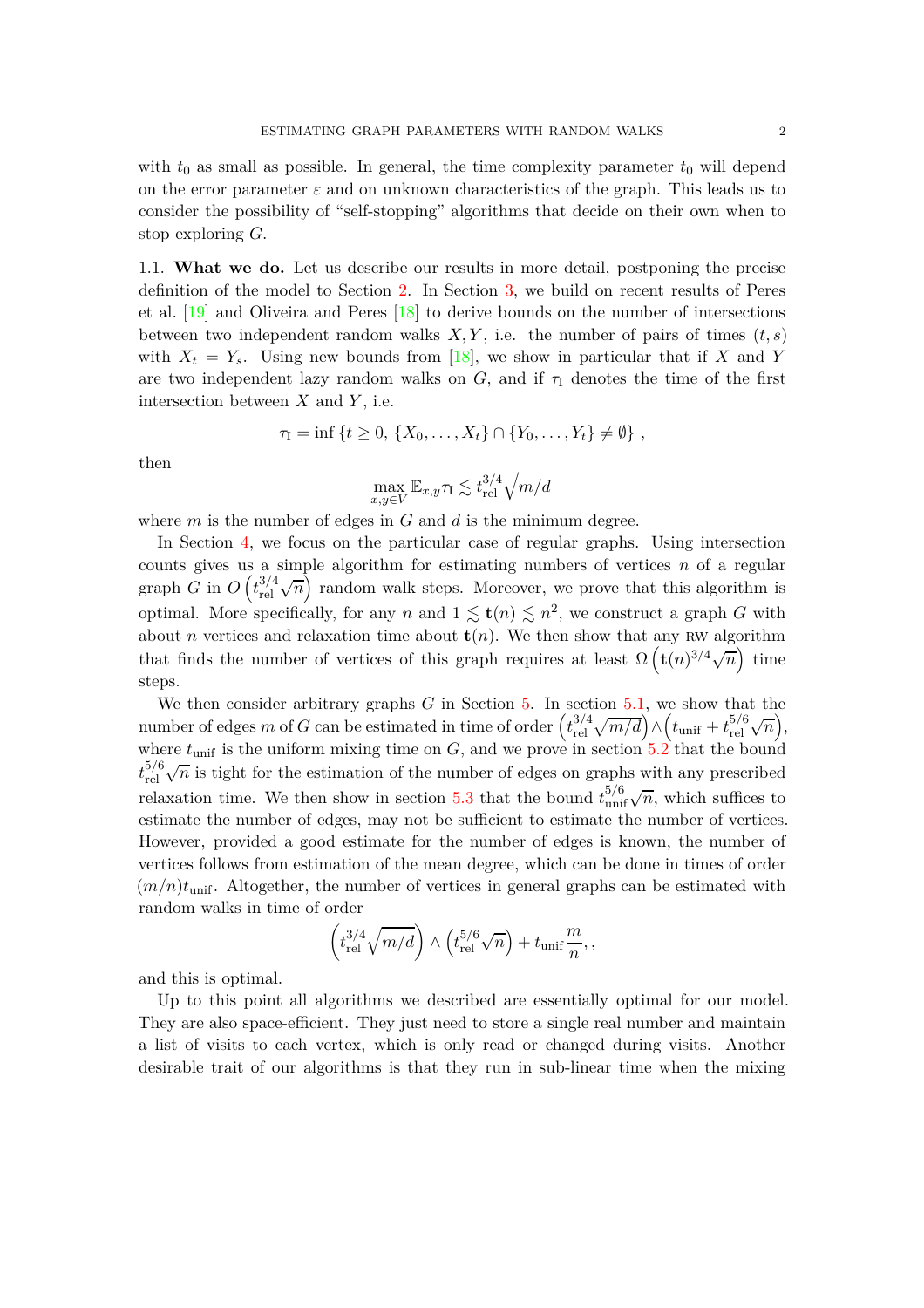time is small (less than  $o(n^{3/5})$ ). This property of (relatively) fast mixing is expected to hold in social networks [\[14](#page-22-2)] and other large graphs.

However, our algorithms also suffer from a serious drawback: they are not selfstopping. As it turns out, this is unavoidable. We argue in Section [6](#page-15-0) that it is not possible to devise a sublinear stopping time at which one can be reasonably sure that our parameters are well estimated. This is true even if our graph is guaranteed to be 3-regular and have polylog mixing time. We deduce that, while it may be possible to know the size of a graph after sub-linear time, knowing that we already know the size may take much longer.

We complement these results by showing that if either *m* or the mixing time is known, the other parameter can be estimated with few steps via a self-stopping al-gorithm. In Section [7,](#page-17-0) we show how one can use an upper-bound  $\tau$  on the mixing time to compute the number of edges via a self-stopping algorithm with time complexity  $O\left(\tau^{3/4}\sqrt{m}\log\log m\right)$  (or  $O(\tau^{3/4}\sqrt{n}\log\log n)$  steps if *G* is regular). Section [8](#page-18-0) then presents a result for estimating  $t_x(\delta)$ , the  $\ell_2$ -mixing time from *x*, with time complexity  $O(t_x(\delta/4)^{3/4}\sqrt{m}\log\log t_x(\delta/4))$ , assuming a good estimate for the number of edges is available. A corollary is that both the mixing time from *x* and the number of edges *m* can be approximated by a self-stopping algorithm with time complexity  $O\left(\tau^{3/4}\sqrt{m}\log\log m\right)$ , assuming an upper-bound  $\tau$  on the uniform mixing time is available.

1.2. **Background.** Our result relates to the a large body of work on inferring graph (or Markov chain) parameters from random walks. We give here a brief overview of these papers, with a focus on results most closely resembling ours.

In some cases, one has to estimate parameters from a single path of the random walk. One possibility is to use return times to the initial vertex to estimate *n* or *m*, as proposed by Cooper et al.  $[7]$  and Benjamini et al.  $[4]$ . Other parameters, such as the spectral gap, may be quite challenging to estimate (see Hsu et al.  $[10]$  and Levin and Peres  $[15]$ ). In any case, all of these algorithms require time that is at least of the order of the number of vertices, whereas our own algorithms are sublinear in certain cases.

Another line of work, which is closer to ours, is to consider several, say *k*, random walks started from the same vertex *x*. Typically, estimators in this case rely on collisions of random walks at their endpoints. If each random walk has length greater than the mixing time *t*unif, then the *k*-sample formed by their endpoints is an independent sample with nearly stationary distribution over the vertex set. In the case where *G* is regular, the problem comes down to estimating the size of a finite set through independent uniform samples from that set. It is well-known that counting *collisions* and resorting to the *birthday paradox* allow one to estimate *n* with order  $\sqrt{n}$  samples. The time complexity, measured by the total number of random walk steps, is then of order  $t_{\text{unif}}\sqrt{n}$  (the same kind of method was also used by Benjamini and Morris [\[3](#page-21-4)] to estimate the mixing time of regular graphs). If the graph is not regular, the stationary distribution is no longer uniform, and estimation of the support size can be more challenging (see [\[6](#page-21-5)] and [\[20\]](#page-22-5)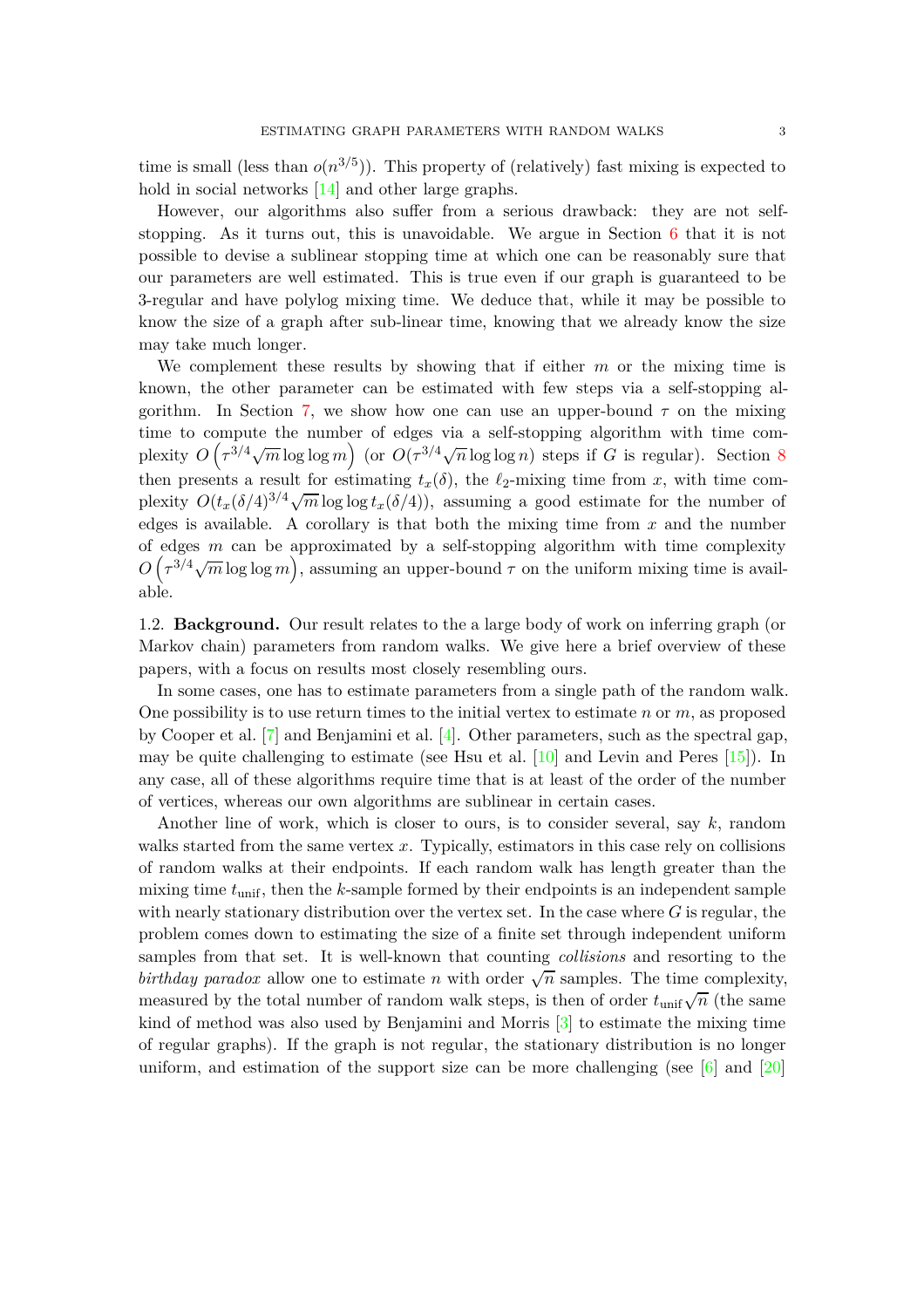on support size estimation, and  $[1]$  on the related question of testing closeness between distributions). Katzir et al. [\[13](#page-22-6)] showed, through a variant of collision counting, that taking  $k = O(\sqrt{n} + m/n)$  suffices to estimate *n* (if one is willing to use more information about the graph, the bound may be improved to  $k = O\left(\frac{\|\pi\|_2^{-1} + m}{n}\right)$ , where  $\|\pi\|_2$  is the Euclidean norm of the stationary distribution  $\pi$ ). Kanade et al. [\[12\]](#page-22-7) established a corresponding lower bound for *k* in this setting. This yields a time complexity of  $t_{\text{unif}}(\sqrt{n} + m/n)$ . Kanade et al. [\[12\]](#page-22-7) asked whether the factor  $t_{\text{unif}}$  in those bounds was really necessary or whether more efficient estimators could be designed. Indeed, in those methods, each unit of information already costs *t*unif steps. Can we improve the performance by using the information held by the whole trajectories of walks ? We show that this is indeed the case, and that considering intersections of random walks' paths (instead of collisions at their endpoints) gives strictly more information, and leads to optimal time complexity.

Our results are just a first step towards understanding estimation via random walks. It would be interesting to understand what other graph parameters can be computed efficiently in our model. Extensions of our results to oriented graphs and other models of access to the graph (including distributed access as in  $[8]$ ) would also be worthwhile.

# 2. NOTATION AND DEFINITIONS

<span id="page-3-0"></span>Let  $G = (V, E)$  be a finite connected graph on *n* vertices and *m* edges. For  $u \in V$ , we let deg(*u*) =  $|\{v \in V, \{u, v\} \in E\}|$  be the degree of *u*.

**Random walks and estimators.** Our estimators take as input trajectories of random walks, along with the degrees of visited vertices. However, they do not rely on a particular vertex labeling. To make this more precise, we introduce the *profile* of a sequence of vertices. For  $t \geq 1$  and for a sequence of vertices  $\mathbf{u}_t = (u_0, \dots, u_{t-1}) \in V^t$ , let  $r(\mathbf{u}_t)$  be the length-*t* sequence where each vertex is replaced by the index of its first occurrence in  $\mathbf{u}_t$ . For instance, the image of the sequence  $(g, a, a, c, g, d, a, b, d)$  by *r* is  $(1, 2, 2, 3, 1, 4, 2, 5, 4)$ . Note that *r* is invariant under vertex-relabeling. The profile  $\Phi$  of  $\mathbf{u}_t$  is then defined as

$$
\Phi(\mathbf{u}_t) = \left(r(\mathbf{u}_t), (\,\deg(u_i))_{i=0}^{t-1}\right).
$$

In other words, for each finite length sequence of vertices  $\mathbf{u}_t$ , the function  $\Phi$  captures the ranks of occurrence and the degrees, and takes values in

$$
\mathcal{S} = \bigcup_{t \geq 1} \mathbb{N}^{2t} \,.
$$

Now let  $x \in V$  be some fixed vertex. An *estimator* is a function  $\text{EST}: \mathcal{S} \to \mathbb{R}$ , which takes as input the profile of the trajectories of  $K$  independent lazy random walks (LRW) of length *t*, all started at *x*. More precisely, for integers  $K, t \geq 1$ , let  $X^{(1)}, \ldots, X^{(K)}$  be *K* independent LRW on *G* started at *x*, and define  $\mathbf{X}_t^{(i)} = (X_0^{(i)} \times Y_t^{(i)})$  $\chi_0^{(i)}, \ldots, X_{t-1}^{(i)}$ , the trajectory of  $X^{(i)}$  up to time  $t-1$ , for  $i=1,\ldots,K$ . Letting  $\gamma(G)$  be some parameter of interest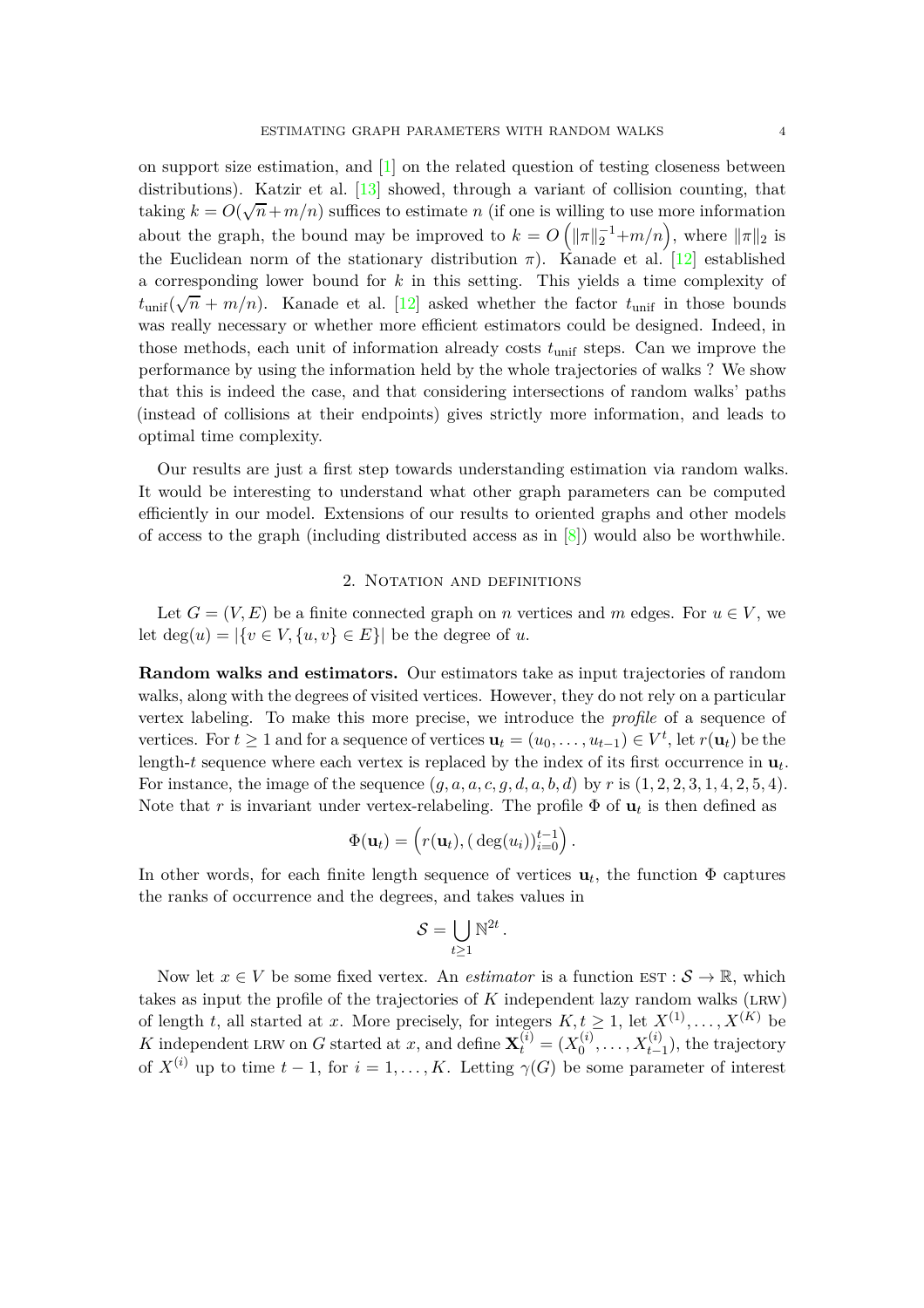$(e.g. \gamma(G) = n \text{ or } \gamma(G) = m)$ , the goal is to produce a map EST :  $S \to \mathbb{R}$ , returning the value

<span id="page-4-1"></span>
$$
\widehat{\gamma}_{K,t} = \text{EST}\left(\Phi\left(\mathbf{X}_t^{(1)},\ldots,\mathbf{X}_t^{(K)}\right)\right),
$$

such that, for all connected graph  $G = (V, E)$ , for all  $x \in V$ , for all  $t \ge t(\varepsilon, G)$  and  $K \geq K(\varepsilon, G),$ 

(2.1) 
$$
\mathbb{P}_x\left(\left|\frac{\hat{\gamma}_{K,t}}{\gamma(G)}-1\right|>\frac{1}{2}\right)\leq\varepsilon,
$$

for  $t(\varepsilon, G) \times K(\varepsilon, G)$  as small as possible. The product  $t(\varepsilon, G) \times K(\varepsilon, G)$  corresponds to the total number of random walk steps and will often be referred to as the time complexity of the estimator. Let us point out right away that, in our estimation procedures, the critical quantity will be  $t(\varepsilon, G)$ , the random walks' length, rather than  $K(\varepsilon, G)$ , the number of random walks, which will simply be chosen according to the desired precision *ε*.

**Convergence of random walks.** To study the large-time behavior of our estimators, it is natural to take advantage of the convergence of lrw to its stationary distribution *π*, given by  $π(u) = deg(u)/2m$ . Denote by  $t_{\text{unif}}$  the uniform mixing time defined as

$$
t_{\text{unif}} = \inf \left\{ t \ge 0, \, \max_{x,y \in V} \left| \frac{P^t(x,y)}{\pi(y)} - 1 \right| \le \frac{1}{4} \right\},\,
$$

Also, letting  $1 = \lambda_1 > \lambda_2 \geq \ldots \geq \lambda_n \geq 0$  be the eigenvalues of P in decreasing order (the fact that all eigenvalues are non-negative is by laziness of the walk), the relaxation time is defined as

$$
t_{\rm rel} = \left\lceil \frac{1}{1 - \lambda_2} \right\rceil.
$$

**Self-stopping algorithms.** The time  $t(\varepsilon, G)$  above which inequality [\(2.1\)](#page-4-1) holds usually depends on unknown parameters of the graph, possibly on  $\gamma(G)$  itself. This prompts the search for *self-stopping* algorithms, i.e. algorithms which automatically stop at some random time, according to what has been seen so far. One then needs to control both the error probability for the returned value, and the expected value of the stopping time (see Sections  $6, 7$  $6, 7$  $6, 7$  and  $8$ ).

### 3. Intersections of random walks

<span id="page-4-0"></span>We start by some results on intersections of random walks' trajectories.

For *X* and *Y* two independent LRW on a finite connected graph  $G = (V, E)$ , the number of intersections between *X* and *Y* up to time  $t-1$  is defined as

$$
I_t = \sum_{i=0}^{t-1} \sum_{j=0}^{t-1} \mathbb{I}_{\{X_i = Y_j\}}
$$

*.*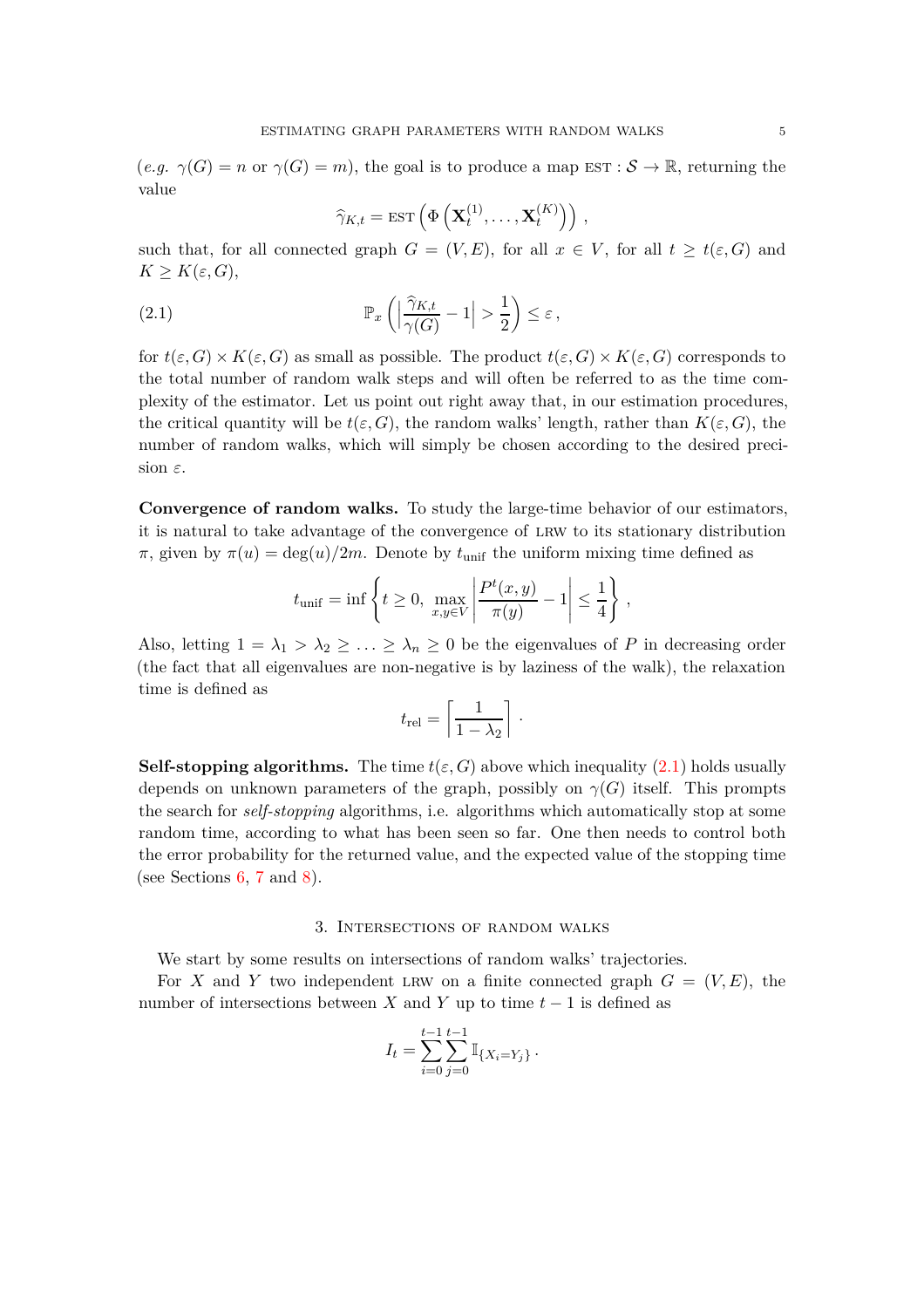For non-regular graphs, a more relevant quantity is the *weighted* number of intersections, defined as

$$
\mathcal{I}_t = \sum_{i,j=0}^{t-1} \frac{1}{\deg(X_i)} \mathbb{I}_{\{X_i = Y_j\}}
$$

*.*

When *X* and *Y* start at *x* and *y* respectively, the probability law will be denoted  $\mathbb{P}_{x,y}$ and the corresponding expectation  $\mathbb{E}_{x,y}$ . When  $x = y$ , we just write  $\mathbb{P}_x$  and  $\mathbb{E}_x$ . Let P be the transition matrix of *X* and

$$
g_t(x, u) = \sum_{i=0}^{t-1} P^i(x, u)
$$

be the expected number of visits to vertex *u* before time *t* (also known as the Green's function). We have

(3.1) 
$$
\mathbb{E}_x \mathcal{I}_t = \sum_{u \in V} \frac{g_t(x, u)^2}{\deg(u)}.
$$

The expected number of intersections is intimately related to return probabilities. Indeed, by reversibility,  $deg(x)g_t(x, u) = deg(u)g_t(u, v)$  and we get

(3.2) 
$$
\mathbb{E}_x \mathcal{I}_t = \sum_{i,j=0}^{t-1} \frac{P^{i+j}(x,x)}{\deg(x)}.
$$

We also define  $\mathcal{J}_t$  to be the weighted number of intersections counted from the mixing time *t*unif, i.e.

<span id="page-5-4"></span><span id="page-5-3"></span><span id="page-5-2"></span>
$$
\mathcal{J}_t = \sum_{i,j=t_{\text{unif}}}^{t_{\text{unif}}+t-1} \frac{1}{\deg(X_i)} \mathbb{I}_{\{X_i = Y_j\}}.
$$

<span id="page-5-0"></span>**Proposition 1.** For all finite connected graph  $G = (V, E)$  with m edges, minimum *degree d* and relaxation time  $t_{rel}$ , for all  $x \in V$ ,

(3.3) 
$$
\frac{t^2}{2m} \leq \mathbb{E}_x \mathcal{I}_t \leq \frac{t^2}{2m} + \frac{16t_{\text{rel}}^{3/2}}{d},
$$

*and*

(3.4) 
$$
\mathbb{E}_x \mathcal{I}_t^2 \leq 4 \left( \max_{a \in V} \mathbb{E}_a \mathcal{I}_t \right) \mathbb{E}_x \mathcal{I}_t.
$$

<span id="page-5-1"></span>**Proposition 2.** For all finite connected graph  $G = (V, E)$  with m edges, n vertices and *relaxation time*  $t_{rel}$ *, for all*  $x \in V$ *,* 

(3.5) 
$$
\left(\frac{3}{4}\right)^2 \frac{t^2}{2m} \leq \mathbb{E}_x \mathcal{J}_t \leq \left(\frac{5}{4}\right)^2 \frac{t^2}{2m},
$$

*and*

<span id="page-5-5"></span>(3.6) 
$$
\mathbb{E}_x \mathcal{J}_t^2 \lesssim \frac{t^2}{m^2} \left( t^2 + n t_{\text{rel}}^{5/3} \right) .
$$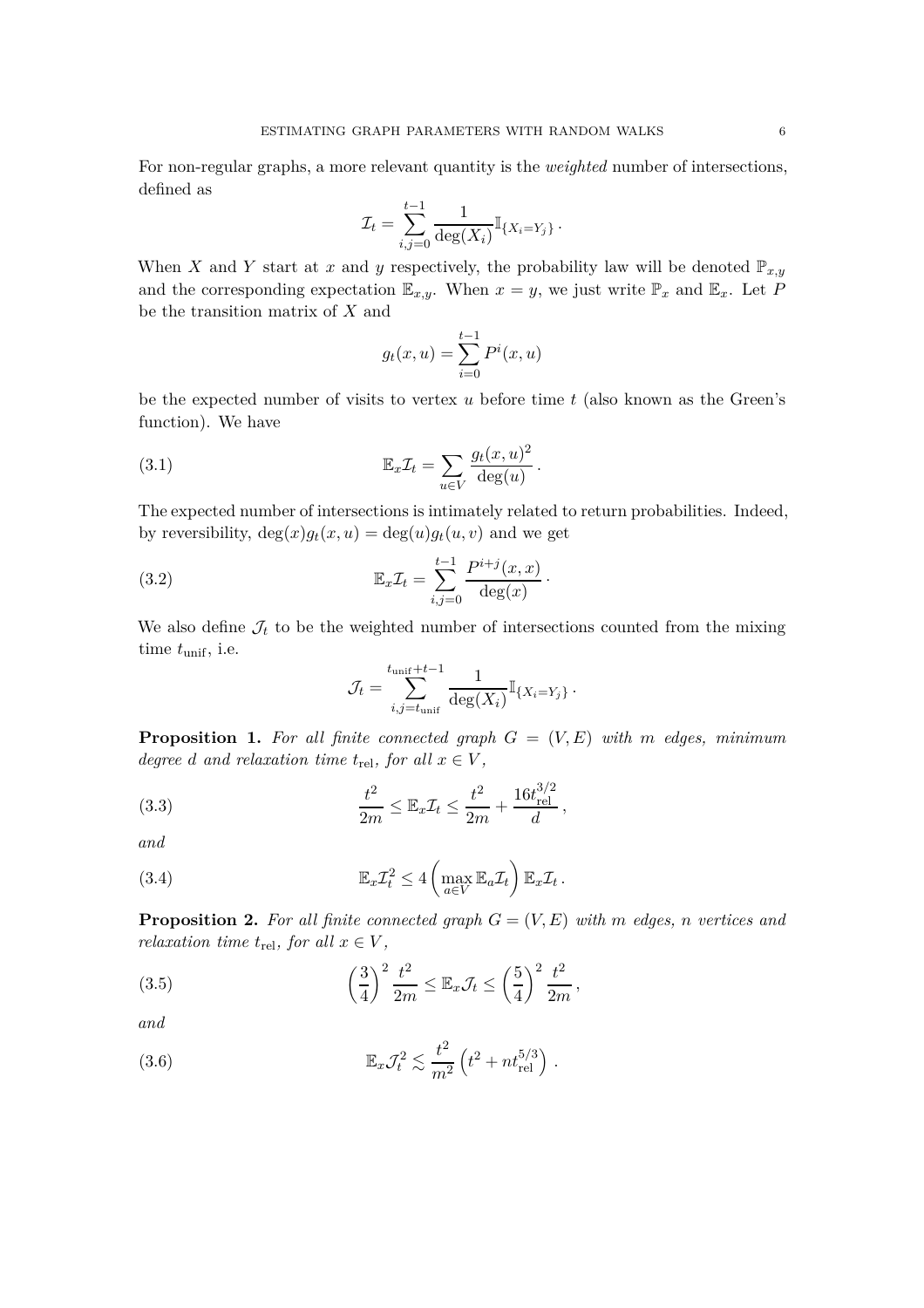Here and throughout the paper, for two functions  $f, g$ , the notation  $f(n) \leq g(n)$  means that there exists an absolute constant  $C > 0$  such that  $f(n) \leq Cg(n)$  for all  $n \geq 1$ .

Before proving Proposition [1](#page-5-0) and [2,](#page-5-1) let us state three useful results. The following bound on the Green's function was established by [\[18](#page-22-1)].

<span id="page-6-0"></span>**Lemma 3** ([\[18](#page-22-1)], Lemma 2). *Let X be a* LRW *on G. For all*  $x \in V$ *, for all*  $1 \le t \le \frac{36m^2}{d}$  $\frac{m^2}{d}$ 

<span id="page-6-3"></span>
$$
g_t(x,x) \leq \frac{6 \deg(x) \sqrt{t}}{d}.
$$

By  $[18]$ , Proposition 1, we have

$$
(3.7) \t t_{\text{rel}} \leq \frac{12mn}{d}.
$$

In particular, the bound of Lemma [3](#page-6-0) is valid up to  $t_{rel}$ . The following powerful result on the sum of return probabilities was established by Lyons and Oveis Gharan [\[17\]](#page-22-8).

<span id="page-6-2"></span>**Lemma 4** ([\[17](#page-22-8)]). For a lazy random walk *X* on *G*, for all  $t \geq 0$ ,

$$
\sum_{u \in V} P^t(u, u) \le 1 + \frac{13n}{(t+1)^{1/3}}.
$$

Finally, we also need the following lemma.

<span id="page-6-1"></span>**Lemma 5.** For any  $f \in \mathbb{R}^{\mathcal{X}}$ , if P is reversible, irreducible and has non-negative spec*trum, then*

$$
\sum_{s=0}^{+\infty} (s+1) \left( \langle f, P^s f \rangle_{\pi} - \langle f, \mathbf{1} \rangle_{\pi}^2 \right) \leq \frac{t_{\text{rel}}}{(1-1/e)^2} \sum_{s=0}^{t_{\text{rel}}-1} \left[ \langle f, P^s f \rangle_{\pi} - \langle f, \mathbf{1} \rangle_{\pi}^2 \right].
$$

*Proof of Lemma [5.](#page-6-1)* Partitioning N in blocks of length  $t_{rel}$ , we may write

$$
\sum_{s=0}^{+\infty} (s+1) \left( \langle f, P^s f \rangle_{\pi} - \langle f, \mathbf{1} \rangle_{\pi}^2 \right) = \sum_{k=0}^{+\infty} \sum_{s=0}^{t_{\rm rel}-1} (t_{\rm rel} k + s + 1) \left( \langle f, P^{t_{\rm rel} k + s} f \rangle_{\pi} - \langle f, \mathbf{1} \rangle_{\pi}^2 \right).
$$

The terms in the above sums can be written in the form:

$$
\langle f, P^r f \rangle_{\pi} - \langle f, \mathbf{1} \rangle_{\pi}^2 = \sum_{j=2}^n \lambda_j^r \langle f, \Psi_j \rangle_{\pi}^2
$$

where  $\lambda_1 = 1 > \lambda_2 \geq \lambda_2 \geq \ldots \leq \lambda_n \geq 0$  are the eigenvalues of *P* and  $(\Psi_1 =$  $1, \Psi_2, \ldots, \Psi_n$  is an orthonormal basis of eigenvectors for the inner product  $\langle \cdot, \cdot \rangle_{\pi}$ . By definition of  $t_{rel}$ , we have  $\lambda_j^{t_{rel}k} \le e^{-k}$  for all  $j \ge 2$ . Therefore,

$$
\langle f, P^{t_{\rm rel}k+s} f \rangle_{\pi} - \langle f, \mathbf{1} \rangle_{\pi}^2 \le e^{-k} \left[ \langle f, P^s f \rangle_{\pi} - \langle f, \mathbf{1} \rangle_{\pi}^2 \right].
$$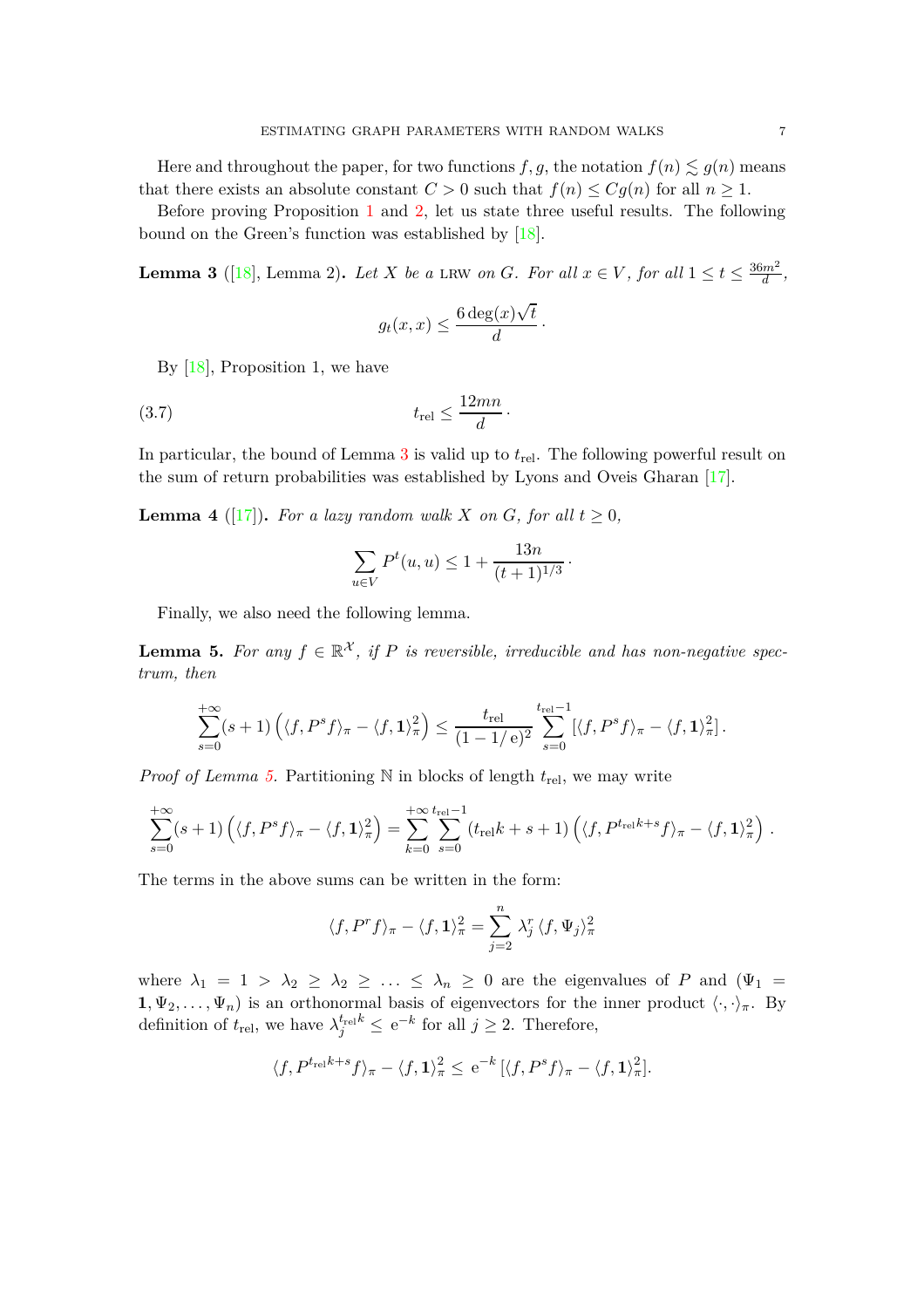Summing the bounds, we obtain

$$
\sum_{s=0}^{+\infty} (s+1) \left( \langle f, P^s f \rangle_{\pi} - \langle f, \mathbf{1} \rangle_{\pi}^2 \right) \leq \sum_{k=0}^{+\infty} \sum_{s=0}^{t_{\text{rel}}-1} (t_{\text{rel}}k+s+1) e^{-k} \left( \langle f, P^s f \rangle_{\pi} - \langle f, \mathbf{1} \rangle_{\pi}^2 \right)
$$
  

$$
\leq \sum_{k=0}^{+\infty} t_{\text{rel}}(k+1) e^{-k} \sum_{s=0}^{t_{\text{rel}}-1} \left( \langle f, P^s f \rangle_{\pi} - \langle f, \mathbf{1} \rangle_{\pi}^2 \right)
$$
  

$$
\leq \frac{t_{\text{rel}}}{(1-1/e)^2} \sum_{s=0}^{t_{\text{rel}}-1} \left[ \langle f, P^s f \rangle_{\pi} - \langle f, \mathbf{1} \rangle_{\pi}^2 \right].
$$

*Proof of Proposition [1.](#page-5-0)* By [\(3.2\)](#page-5-2), we have

$$
\mathbb{E}_x \mathcal{I}_t = \sum_{i,j=0}^{t-1} \frac{P^{i+j}(x,x)}{\deg(x)} = \frac{t^2}{m} + \frac{1}{2m} \sum_{i,j=0}^{t-1} \left( \frac{P^{i+j}(x,x)}{\pi(x)} - 1 \right).
$$

All summands in the right-hand side are non-negative (this can be seen, for instance, by the spectral decomposition  $P^r(x, x) = \pi(x) + \sum_{j=2}^n \lambda_j^r \Psi_j(x)^2 \pi(x)$  and by non-negativity of the eigenvalues). Moreover, by Lemma [5](#page-6-1) applied to the function  $f = \frac{\mathbb{I}_{\{-x\}}}{\pi(r)}$  $rac{\{\cdot = x\}}{\pi(x)},$ 

<span id="page-7-0"></span>
$$
\sum_{i,j=0}^{t-1} \left( \frac{P^{i+j}(x,x)}{\pi(x)} - 1 \right) \leq \sum_{s=0}^{+\infty} (s+1) \left( \frac{P^s(x,x)}{\pi(x)} - 1 \right)
$$
\n
$$
\leq \frac{t_{\text{rel}}}{(1-1/e)^2} \sum_{s=0}^{t_{\text{rel}}-1} \left( \frac{P^s(x,x)}{\pi(x)} - 1 \right)
$$
\n
$$
\leq \frac{t_{\text{rel}}}{(1-1/e)^2} \sum_{s=0}^{t_{\text{rel}}}(x,x)} \frac{g_{t_{\text{rel}}}(x,x)}{\pi(x)}.
$$

Resorting to Lemma [3,](#page-6-0) we obtain

$$
\mathbb{E}_x \mathcal{I}_t \le \frac{t^2}{2m} + \frac{6t_{\text{rel}}^{3/2}}{(1 - 1/e)^2 d} \le \frac{t^2}{2m} + \frac{16t_{\text{rel}}^{3/2}}{d},
$$

concluding the proof of the first moment bounds. Moving on to the second moment, we have

$$
\mathbb{E}_x \mathcal{I}_t^2 = \sum_{u,v} \frac{1}{\deg(u) \deg(v)} \left( \sum_{i,k=0}^{t-1} \mathbb{P}_x(X_i = u, X_k = v) \right)^2
$$
  
\n
$$
\leq \sum_{u,v} \frac{1}{\deg(u) \deg(v)} (g_t(x, u)g_t(u, v) + g_t(x, v)g_t(v, u))^2
$$
  
\n
$$
\leq 4 \sum_{u,v} \frac{g_t(x, u)^2 g_t(u, v)^2}{\deg(u) \deg(v)}
$$
  
\n
$$
= 4 \sum_u \frac{g_t(x, u)^2}{\deg(u)} \mathbb{E}_u \mathcal{I}_t \leq 4 \left( \max_{u \in V} \mathbb{E}_u \mathcal{I}_t \right) \mathbb{E}_x \mathcal{I}_t,
$$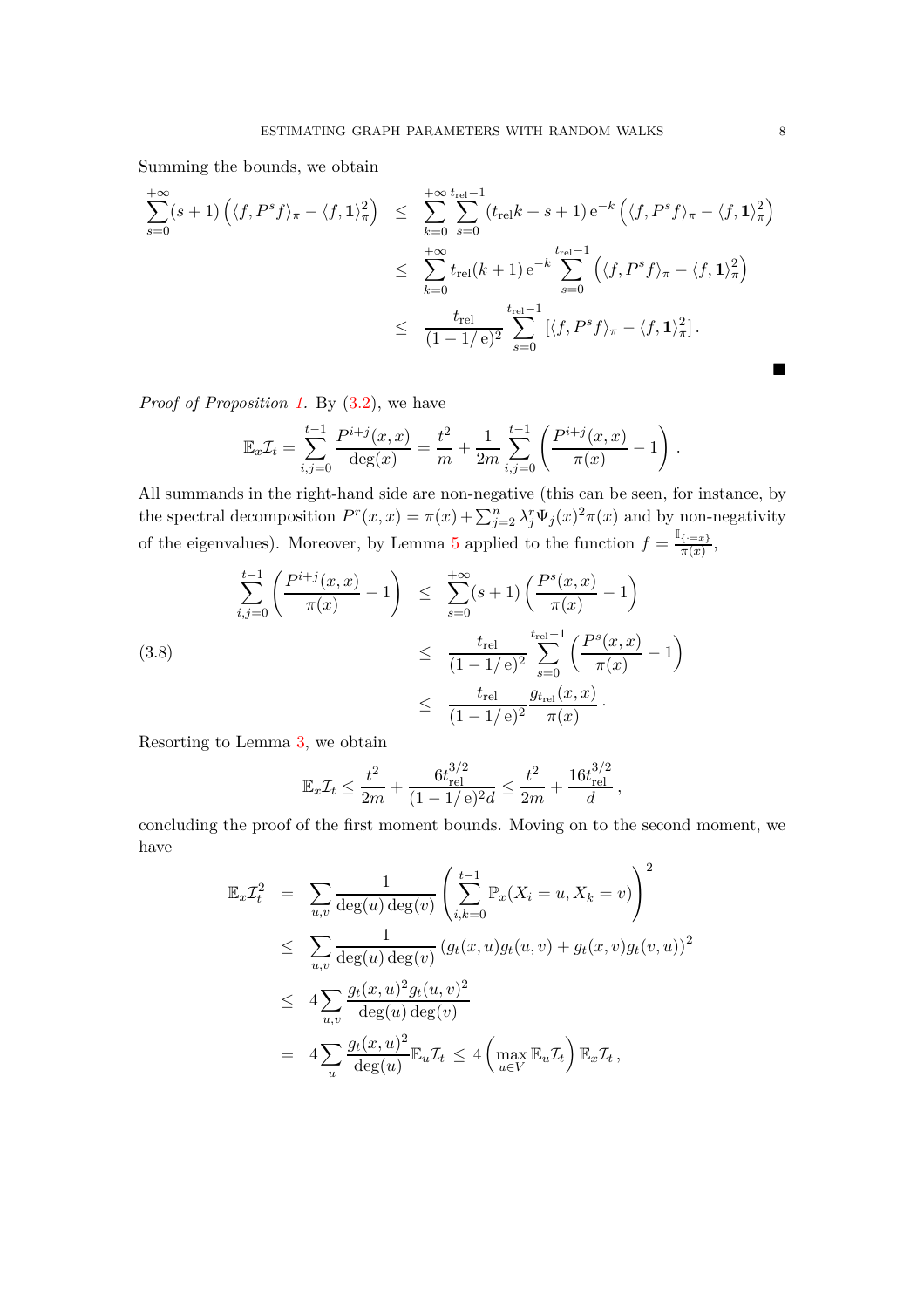and  $(3.4)$  follows from the upper-bound in  $(3.3)$ .

*Proof of Proposition* [2.](#page-5-1) The bounds on the expectation of  $\mathcal{J}_t$  are straightforward. Indeed

$$
\mathbb{E}_x \mathcal{J}_t = \sum_{y,z} P^{t_{\text{unif}}}(x,y) P^{t_{\text{unif}}}(x,z) \mathbb{E}_{y,z} \mathcal{I}_t,
$$

so that, by definition of  $t_{\text{unif}}$  and the fact that  $\sum_{y,z} \pi(y)\pi(z) \mathbb{E}_{y,z} \mathcal{I}_t = t^2/2m$ ,

$$
\left(\frac{3}{4}\right)^2 \frac{t^2}{2m} \leq \mathbb{E}_x \mathcal{J}_t \leq \left(\frac{5}{4}\right)^2 \frac{t^2}{2m}.
$$

Moving on to  $(3.6)$ , again by definition of  $t_{\text{unif}}$ , we have

$$
\mathbb{E}_x \mathcal{J}_t^2 \leq \sum_{y,z} \pi(y)\pi(z) \mathbb{E}_{y,z} \mathcal{I}_t^2
$$
\n
$$
\leq \sum_{y,z} \sum_{u,v} \frac{\pi(y)\pi(z)}{\deg(u)\deg(v)} \sum_{i,j,k,\ell} \mathbb{P}_y(X_i = u, X_k = v) \mathbb{P}_z(Y_j = u, Y_\ell = v)
$$
\n
$$
\leq \sum_{u,v} \frac{1}{\deg(u)\deg(v)} \left(\sum_y \pi(y) \sum_{i,k} \mathbb{P}_y(X_i = u, X_k = v)\right)^2
$$
\n
$$
\leq \sum_{u,v} \frac{1}{\deg(u)\deg(v)} \left(\sum_y \pi(y) g_t(y, u) g_t(u, v)\right)^2.
$$

Using that  $\sum_{y} \pi(y) g_t(y, u) = \sum_{y} \pi(u) g_t(u, y) = t \pi(u)$ , we have

$$
\mathbb{E}_x \mathcal{J}_t^2 \lesssim \frac{t^2}{m^2} \sum_{u,v} \frac{\deg(u)}{\deg(v)} g_t(u,v)^2 = \frac{t^2}{m^2} \sum_{i,j=0}^{t-1} \sum_u P^{i+j}(u,u) ,
$$

where the last equality comes from reversibility. Now, by inequality  $(3.8)$ ,

$$
\sum_{i,j=0}^{t-1} \sum_{u} P^{i+j}(u, u) = t^2 + \sum_{u} \pi(u) \sum_{i,j=0}^{t-1} \left( \frac{P^{i+j}(u, u)}{\pi(u)} - 1 \right)
$$
  

$$
\leq t^2 + \frac{t_{\text{rel}}}{(1 - 1/e)^2} \sum_{s=0}^{t_{\text{rel}}-1} \left( \sum_{u} P^s(u, u) - 1 \right).
$$

Finally, resorting to Lemma [4,](#page-6-2) we obtain

$$
\mathbb{E}_x \mathcal{J}_t^2 \lesssim \frac{t^2}{m^2} \left( t^2 + n t_{\text{rel}}^{5/3} \right) ,
$$

concluding the proof of Proposition [2.](#page-5-1)

**Remark [1](#page-5-0).** Proposition 1 entails bounds on  $\mathbb{E}_{x,y}\mathcal{I}_t$ . Indeed, for  $x \neq y$ , we may use the bound

$$
\left|\frac{P^{t}(x,y)}{\pi(y)}-1\right| \leq \sqrt{\frac{P^{t}(x,x)}{\pi(x)}-1} \sqrt{\frac{P^{t}(y,y)}{\pi(y)}-1},
$$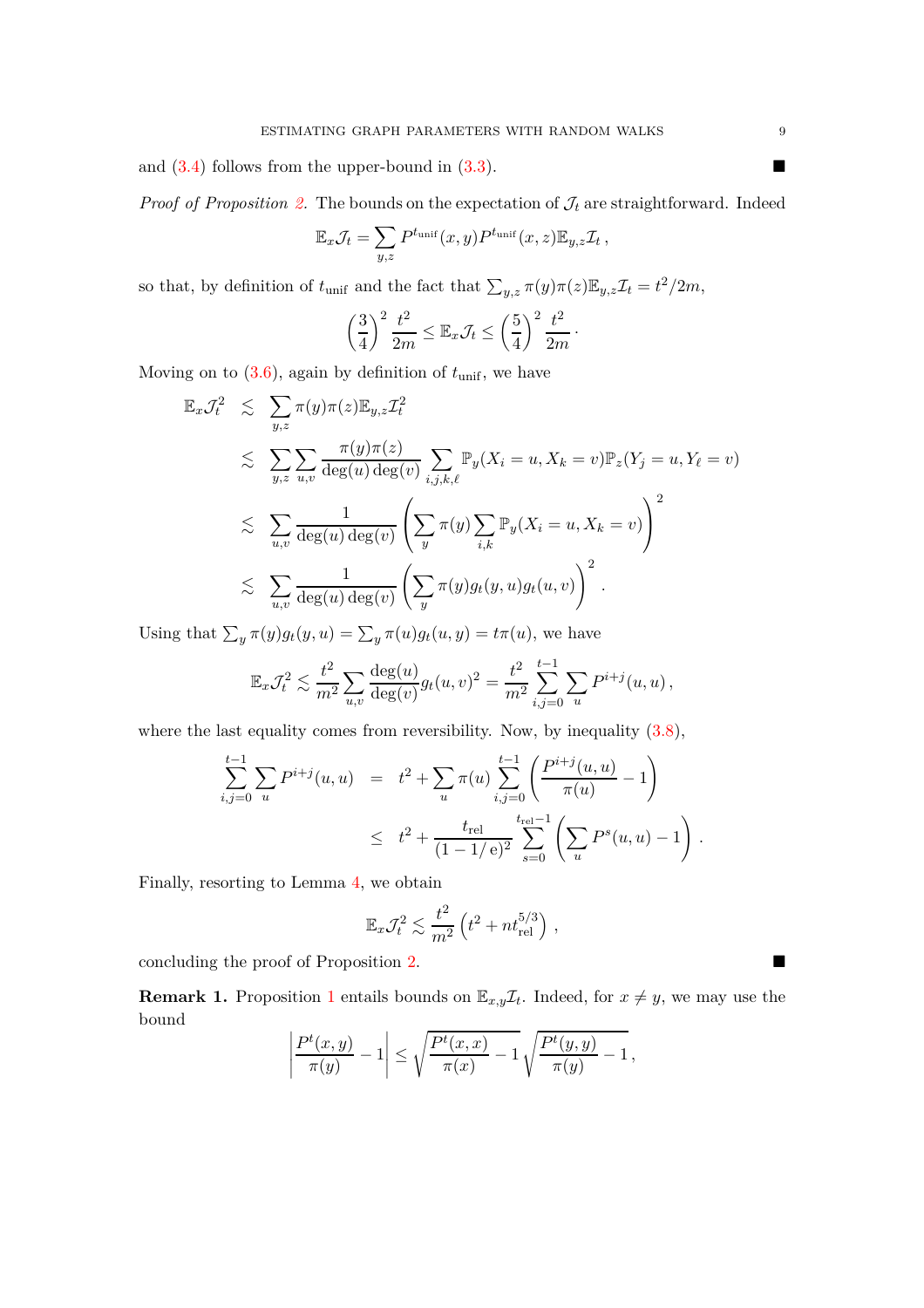which follows, for instance, from Cauchy-Schwarz Inequality in the spectral decomposition  $P^t(x, y) = \pi(y) \left(1 + \sum_{j=2}^n \lambda_j^t \Psi_j(x) \Psi_j(y)\right)$ . This entails

$$
\left|\mathbb{E}_{x,y}\mathcal{I}_t - \frac{t^2}{2m}\right| \leq \sqrt{\mathbb{E}_{x,x}\mathcal{I}_t - \frac{t^2}{2m}}\sqrt{\mathbb{E}_{y,y}\mathcal{I}_t - \frac{t^2}{2m}}.
$$

Moreover, one may check easily that  $\max_{x,y} \mathbb{E}_{x,y} \mathcal{I}_t^2 \leq \max_x \mathcal{I}_t^2$ . From those bounds, one may derive the following new bound on the first intersection time: for  $t \gtrsim t_{\text{rel}}^{3/4}$  $_{\rm rel}^{3/4}\sqrt{m/d}$ , by the second-moment method,  $\mathbb{P}_{x,y}(\mathcal{I}_t > 0) \geq 1/8$ . Since this holds uniformly in *x* and *y*, one may perform independent experiments to conclude that

$$
\max_{x,y} \mathbb{E}_{x,y} \tau_1 \lesssim t_{\mathrm{rel}}^{3/4} \sqrt{m/d} \,.
$$

## 4. Estimating the number of vertices on regular graphs

<span id="page-9-0"></span>4.1. **A simple estimator for the number of vertices.** Specifying to regular graphs with degree  $d \geq 1$  and considering the unweighted number of intersections  $I_t$ , Proposition [1](#page-5-0) entails

$$
\frac{t^2}{n} \leq \mathbb{E}_x I_t \leq \frac{t^2}{n} + 16t_{\mathrm{rel}}^{3/2},
$$

and

$$
\mathbb{E}_x I_t^2 \lesssim \left(\frac{t^2}{n} + t_{\mathrm{rel}}^{3/2}\right)^2\,.
$$

This suggests the following simple estimator for the number of vertices in a regular graph: consider 2*K* independent lazy random walks  $X^{(1)}, Y^{(1)}, \ldots, X^{(K)}, Y^{(K)}$  all started at the same vertex  $x \in V$ . For each *k* between 1 and *K*, let  $I_t^{(k)}$  be the number of intersections of  $X^{(k)}$  and  $Y^{(k)}$  between 0 and  $t-1$ , and define

(4.1) 
$$
\widehat{n}_t = \frac{t^2}{\frac{1}{K} \sum_{k=1}^K I_t^{(k)}}.
$$

For  $t \geq 2\sqrt{6}t_{\text{rel}}^{3/4}$  $\frac{3/4}{\text{rel}}\sqrt{n}$ , we have  $\frac{t^2}{n} \leq \mathbb{E}_x I_t \leq \frac{5t^2}{3n}$  $\frac{5t^2}{3n}$  and  $\text{Var}_x I_t \lesssim t^4/n^2$ . Hence, by Chebyshev's Inequality

$$
\mathbb{P}_x\left(\left|\frac{\widehat{n}_t}{n} - 1\right| > \frac{1}{2}\right) \le \mathbb{P}_x\left(\left|\frac{1}{K}\sum_{k=1}^K I_t^{(k)} - \mathbb{E}_x \mathcal{I}_t\right| > \frac{t^2}{3n}\right) = O\left(\frac{1}{K}\right).
$$

<span id="page-9-1"></span>4.2. **Lower bounds for regular graphs.** The case of the cycle on *n* vertices gives an example where the bound  $t_{\text{rel}}^{3/4}$  $_{\text{rel}}^{3/4}\sqrt{n}$  is tight. Indeed, in this case,  $t_{\text{rel}} \approx n^2$ , and thus  $t_{\rm rel}^{3/4}$  $\frac{3/4}{\text{rel}}\sqrt{n} \approx n^2$ . And any procedure based on random walks requires at least order  $n^2$  steps to distinguish between a cycle of size *n* and a cycle of size 2*n*.

This section is devoted to a stronger version of tightness. Namely, we exhibit graphs achieving the bound  $t_{rel}^{3/4}$  $_{\text{rel}}^{3/4}\sqrt{n}$  for any *n*, *and* for any relaxation time  $t_{\text{rel}}$ .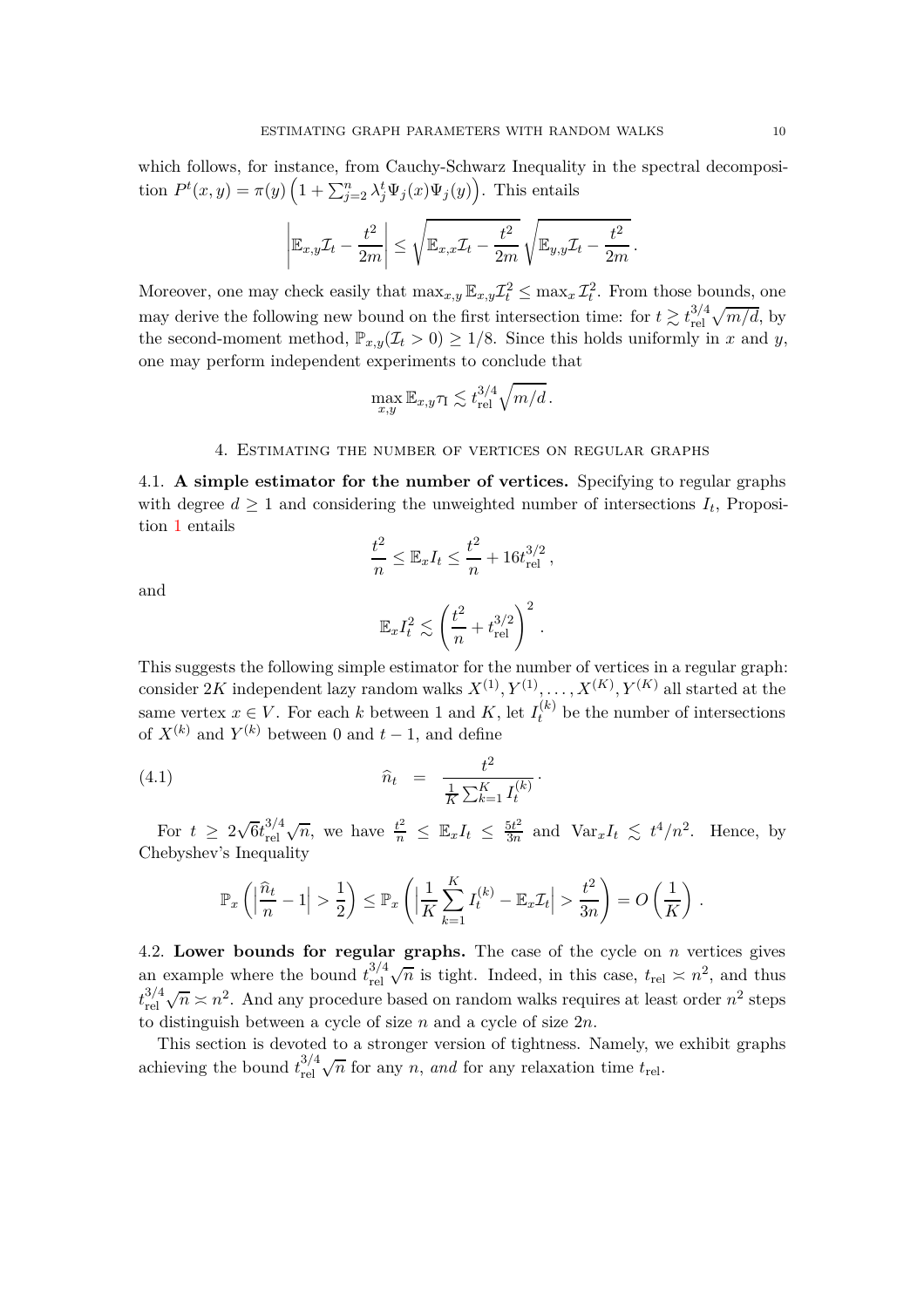<span id="page-10-0"></span>**Proposition 6.** *There exist absolute constants*  $\delta, \Lambda > 0$  *such that the following holds. For all integers*  $n \geq \Lambda$  *and*  $\mathbf{t}(n)$  *with*  $\Lambda \leq \mathbf{t}(n) \leq \Lambda n^2$ , for all map EST :  $S \to \mathbb{R}$ , there *exists a* 3-regular graph  $G = (V, E)$  *such that* 

- $|V| \in [n, 14n]$ ;
- $\bullet$   $t_{\text{rel}} \leq \mathbf{t}(n)$ ;
- *for more than* 9/10<sup>th</sup> *of the vertices*  $x \in V$ , *for all*  $t, K > 1$  *with*  $tK \leq$  $\delta \mathbf{t}(n)^{3/4}\sqrt{n},$

$$
\mathbb{P}_x\left(\left|\frac{\widehat{n}_t}{n} - 1\right| > \frac{1}{2}\right) \ge \frac{1}{4},
$$
  
where  $\widehat{n}_t = \text{EST}\left(\Phi\left(\mathbf{X}_t^{(1)}, \dots, \mathbf{X}_t^{(K)}\right)\right).$ 

Before proving Proposition [6,](#page-10-0) we first establish the following lemma.

<span id="page-10-1"></span>**Lemma 7.** For  $k \geq 2$  *even, let*  $G_k$  *be a uniform random* 3-regular graph on *k vertices. Then*

- *(1)* The probability that  $G_k$  is connected tends to 1 as  $k \to \infty$ ;
- (2) The relaxation time  $t_{rel}(G_k)$  tends to  $(1 2\sqrt{2}/3)^{-1}$  in probability;
- (3) For *k* large enough, for all  $x \in V(G_k)$ , letting  $(X_s)_{s>0}$  be the concatenation of in*dependent* RWs of length  $t \geq 1$  on  $G_k$  started at  $x$  (i.e.  $(X_s)_{s \geq 0} = (\mathbf{X}_t^{(1)})$  $\mathbf{x}_t^{(1)}, \mathbf{X}_t^{(2)}$  $t^{(2)}, \ldots$ )), *we have, as soon as*  $s \leq \sqrt{k}/20$ ,

$$
\mathbb{P}_x\left(\mathbf{G}_s \text{ is a tree }\right) \geq \frac{93}{95},
$$

*where*  $\mathbf{G}_s$  *is the subgraph induced by the edges visited by*  $(X_0, \ldots, X_{s-1})$ *.* 

*Proof of Lemma*  $\gamma$ . The first item is a well-known fact, valid for random graphs with given degrees, as soon as the minimum degree is larger or equal to 3. The second item is by Friedman's Theorem [\[9\]](#page-22-9), which states that a random *d*-regular graph is with high probability weakly Ramanujan, i.e. its relaxation time is asymptotic to  $(1 - 2\sqrt{d-1}/d)^{-1}$ . Now, to establish the third item, we use a common method to generate a uniform 3 regular random graph, known as the *configuration model* (see [\[5](#page-21-7)]). One initially considers *k* isolated vertices, each vertex *v* being endowed with 3 *half-edges*  $(v, 1), (v, 2), (v, 3)$ . A random matching on half-edges is then chosen uniformly, and each pair of matched half-edges is interpreted as an edge between the corresponding vertices. The probability that this creates a simple graph tends to  $e^{-2}$  (see for instance [\[11](#page-22-10)]), and, conditionally on being simple, the graph is uniformly distributed over simple 3-regular graphs. One nice feature of this model is that it allows to generate sequentially and simultaneously the graph and the random walks, as follows. Initially, all half-edges are unpaired and  $X_0 = x$ . Then, at each step  $s \geq 1$ ,

- either *s* is a multiple of *t* and we set  $X_s = x$  (hereby starting a new walk),
- or *s* is not a multiple of *t* and we then choose with probability 1*/*3 a half-edge  $(X_{s-1}, *)$  attached to  $X_{s-1}$ . If  $(X_{s-1}, *)$  has already been paired to some half-edge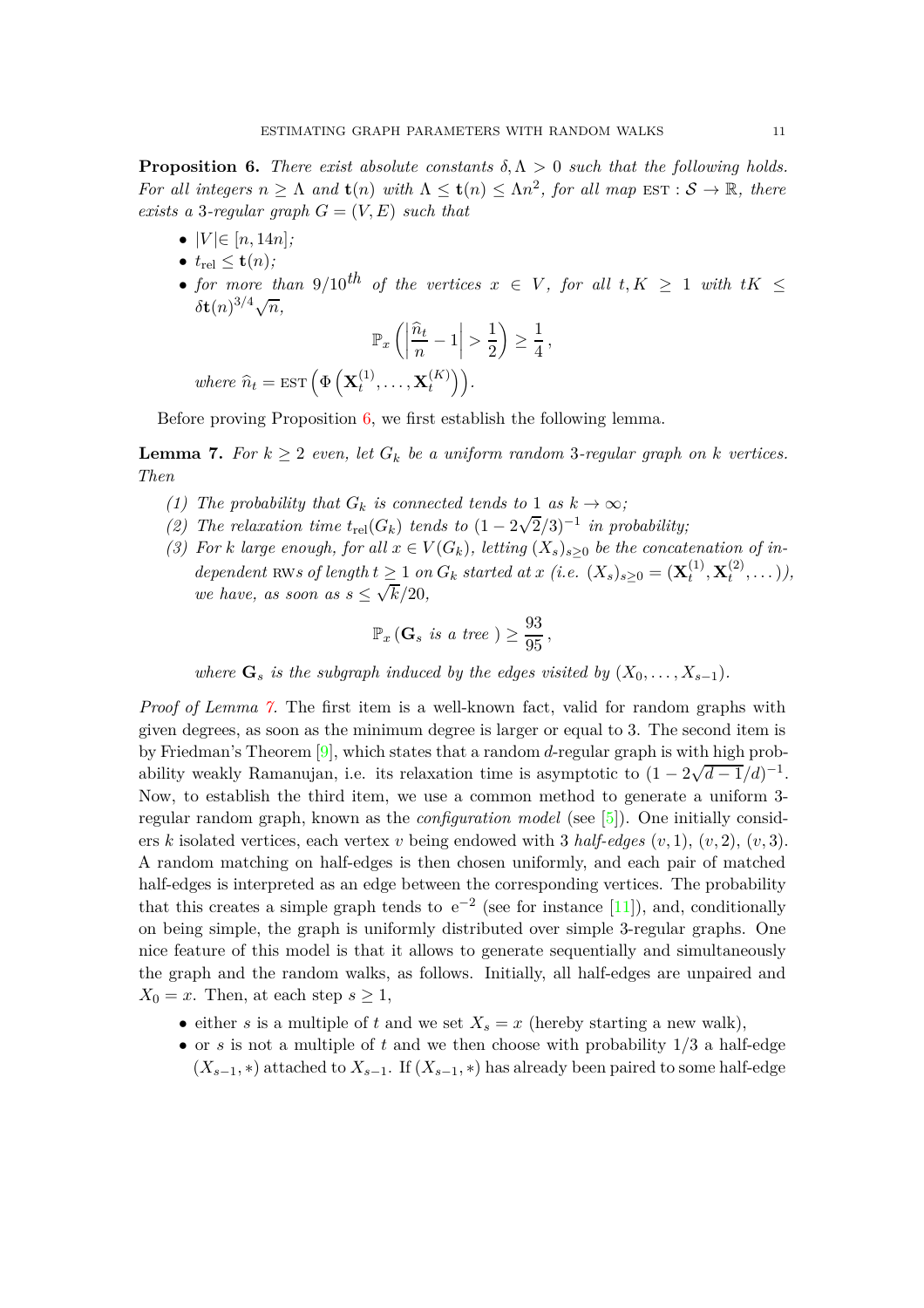$(v, *)$ , we let  $X_s = v$ . Otherwise, we choose uniformly at random an unpaired half-edge  $(u, *)$ , match  $(X_{s-1}, *)$  and  $(u, *)$ , and let  $X_s = u$ .

Observe that the edges spanned by  $(X_s)$  form a tree up to the first time *s* when  $(X_{s-1}, *)$ is unpaired but is then matched to a half-edge attached to a visited vertex (creating a cycle in the induced graph). The probability that this event first occurs at time *s* is smaller than  $\frac{3s}{3k-3s}$  (by time  $s-1$ , we have exposed at most 3*s* half-edges). Hence, the (annealed) probability that this event occurs before time *s* is smaller than  $\frac{3s^2}{3k-5}$  $\frac{3s^2}{3k-3s}$ . For  $s = \sqrt{k}/20$ , this probability is smaller than 1/380. For *k* large enough, the probability for the configuration model to yield a simple graph is larger than  $1/8$ , hence, on  $G_k$ , we have  $\mathbb{P}_x(\mathbf{G}_s \text{ is a tree}) \geq 1 - 8/380 = 93/95.$ 

Lemma [7](#page-10-1) entails the following: there exists  $k_0 \geq 1$  such that for all even  $k \geq k_0$ , there exist connected 3-regular graphs  $\mathcal{E}_k$  and  $\mathcal{E}_{4k}$  on  $k$  and  $4k$  vertices respectively, satisfying

(4.2) 
$$
\max\{t_{\text{rel}}(\mathcal{E}_k), t_{\text{rel}}(\mathcal{E}_{4k})\}\leq 18,
$$

and, for more than 9/10<sup>th</sup> of the pairs of vertices  $(x, y) \in V(\mathcal{E}_k) \times V(\mathcal{E}_{4k})$ , there is a coupling of  $(X_s)$  and  $(Y_s)$ , where  $(X_s)$  (resp.  $(Y_s)$ ) is the concatenation of independent rws of length *t* on  $\mathcal{E}_k$  (resp.  $\mathcal{E}_{4k}$ ) started at *x* (resp. *y*) such that, if  $s \le \sqrt{k}/20$ ,

(4.3) 
$$
\mathbb{P}_{x,y}(\Phi(X_0^s) = \Phi(Y_0^s)) \ge \frac{3}{4}.
$$

Indeed, on uniform 3-regular random graphs  $G_k$  and  $G_{4k}$ , the two processes  $(X_s)$  and  $(Y_s)$  can be successfully coupled up to the first time *s* when  $\mathbf{G}_s$  is not a tree. By Lemma [7,](#page-10-1) this has probability less than 2/95 for  $s \le \sqrt{k}/20$ . Letting  $\mathbf{P}_{x,y}$  denote the (quenched) probability associated with the coupled random walks on  $G_k$  and  $G_{4k}$ , by Markov's Inequality (applied twice),

<span id="page-11-0"></span>
$$
\mathbb{P}\left(\left|\left\{(x,y), \mathbf{P}_{x,y}\left(\Phi(X_0^s) = \Phi(Y_0^s)\right) < \frac{3}{4}\right\}\right| > \frac{1}{10}(k \times 4k)\right) \leq \frac{80}{95}.
$$

Hence we can find graphs  $\mathcal{E}_k$  and  $\mathcal{E}_{4k}$  satisfying [\(4.3\)](#page-11-0).

*Proof of Proposition* [6.](#page-10-0) For some constant  $\Lambda > 0$  to be specified later, let  $n \geq \Lambda$  and  $\Lambda \leq \mathbf{t}(n) \leq \Lambda n^2$ , and define

$$
\ell = 4 \left\lfloor \frac{1}{4} \sqrt{\frac{\mathbf{t}(n)}{\Lambda}} \right\rfloor + 1 \quad \text{and} \quad k = \left\lceil \frac{2n}{3\ell - 1} \right\rceil.
$$

Now let  $\mathcal{G}_{k,\ell}$  and  $\mathcal{G}_{4k,\ell}$  be constructed as follows:

- (1) take two 3-regular graphs  $\mathcal{E}_k$  and  $\mathcal{E}_{4k}$  satisfying [\(4.3\)](#page-11-0) (by our assumptions on *n* and **t**(*n*), the constant  $\Lambda$  can be chosen large enough so that  $k \geq k_0$ );
- (2) in each graph, in place of each edge, put a path of length *ℓ*.;
- (3) to make those graphs 3-regular, add edges between pairs of interior vertices at distance 2 on the same path (this is possible because  $\ell - 1$  is a multiple of 4).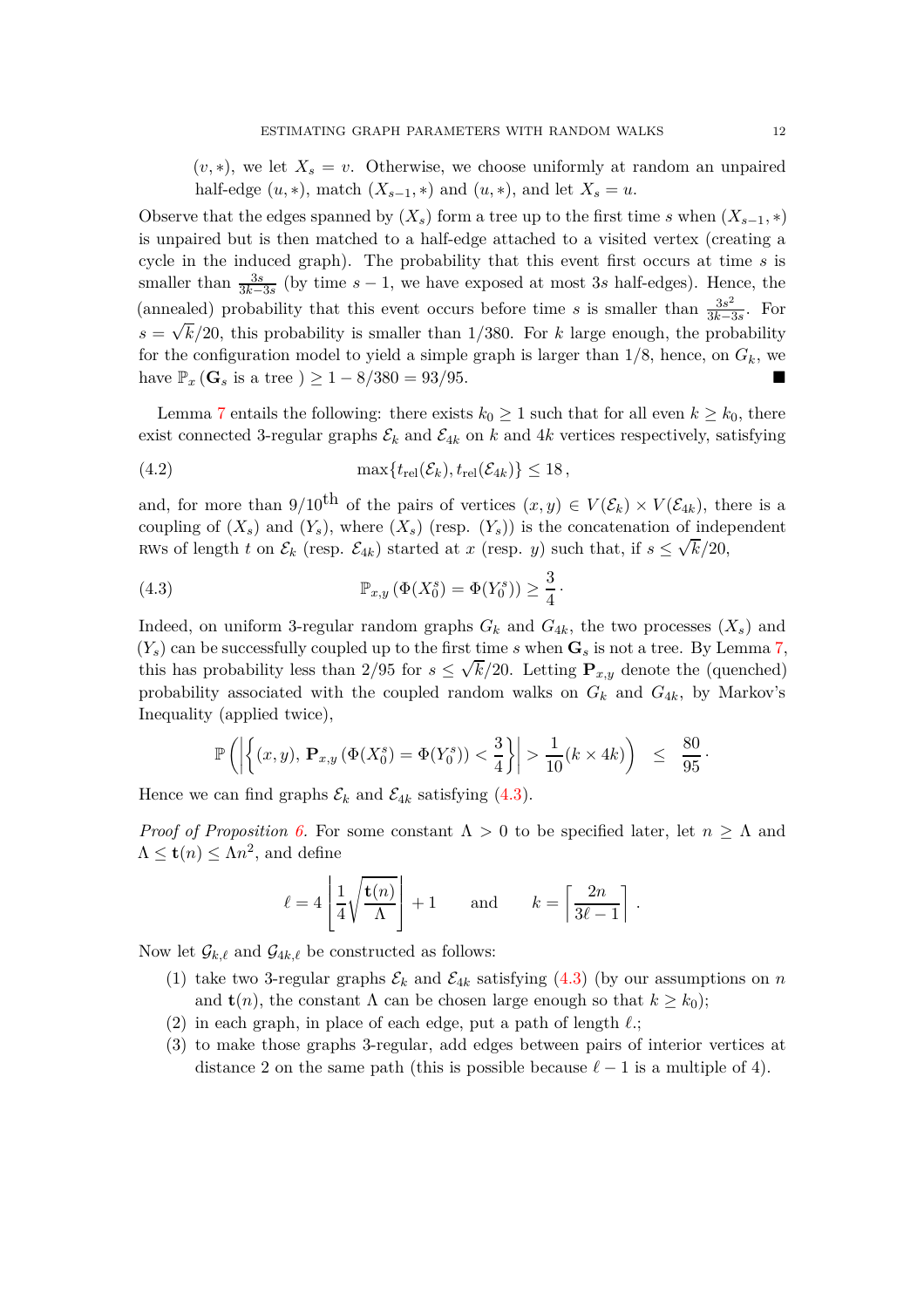<span id="page-12-0"></span>

FIGURE 1. The graph  $\mathcal{G}_{k,\ell}$  ( $k=8, \ell=5$ ). The blue star-shaped vertices are the original vertices of  $\mathcal{E}_k$ .

See Figure [1.](#page-12-0)

Note that, using  $\ell \leq n+1$ ,

$$
n \le |V(\mathcal{G}_{k,\ell})| = \frac{k}{2}(3\ell - 1) \le \frac{7n}{2},
$$

and similarly  $4n \leq |V(\mathcal{G}_{4k,m})| \leq 14n$ . Moreover, choosing  $\Lambda$  large enough, we have

$$
\max\left\{t_{\mathrm{rel}}(\mathcal{G}_{k,\ell}),t_{\mathrm{rel}}(\mathcal{G}_{k,\ell})\right\}\leq \frac{\Lambda}{4}\ell^2\,.
$$

This can be seen by conductance arguments (the bottleneck ratio of  $\mathcal{E}_k$  is bounded away from 0 by expansion, entailing that the one of  $\mathcal{G}_{k,\ell}$  is up to constant factors larger than  $1/\ell$ , and by Cheeger's Inequality, the relaxtion time is smaller than  $\ell^2$  up to constant factors). By definition of  $\ell$  and the fact that  $\Lambda \leq \mathbf{t}(n)$ ,

$$
\max \left\{ t_{\mathrm{rel}}(\mathcal{G}_{k,\ell}), t_{\mathrm{rel}}(\mathcal{G}_{4k,\ell}) \right\} \leq \frac{\Lambda}{4} \left( \sqrt{\frac{\mathbf{t}(n)}{\Lambda}} + 1 \right)^2 \leq \frac{\Lambda}{4} \left( 2 \sqrt{\frac{\mathbf{t}(n)}{\Lambda}} \right)^2 \leq \mathbf{t}(n) .
$$

Combining equation  $(4.3)$  and the  $\ell^2$ -slow down induced by paths, we obtain that for 9/10 of the starting points  $(x, y) \in V(G_{k,\ell}) \times V(G_{4k,\ell})$ , there is a coupling of random walks such that, letting

<span id="page-12-1"></span>
$$
\mathbf{A}_t = \left\{ \Phi\left(\mathbf{X}_t^{(1)}, \ldots, \mathbf{X}_t^{(K)}\right) = \Phi\left(\mathbf{Y}_t^{(1)}, \ldots, \mathbf{Y}_t^{(K)}\right) \right\},\
$$

we have

(4.4) 
$$
\mathbb{P}_{x,y}(\mathbf{A}_t) \geq \frac{3}{4}, \text{ with } Kt = \delta \ell^2 \sqrt{k},
$$

2

for some  $\delta > 0$  small enough. Let  $\text{EST} : \mathcal{S} \to \mathbb{N}$  be an estimator and let  $\hat{n}_t(X) =$  $\text{est}\left(\Phi\left(\mathbf{X}_{t}^{(1)}\right)\right)$  $\mathbf{x}_t^{(1)},\ldots,\mathbf{X}_t^{(K)}$  $\binom{K}{t}$  and  $\hat{n}_t(Y) = \text{EST}\left(\Phi\left(\mathbf{Y}_t^{(1)}\right)\right)$  $\mathbf{Y}_t^{(1)},\ldots,\mathbf{Y}_t^{(K)}$  $\binom{K}{t}$ . Define  $B_t^X =$  $\int$  1  $\frac{1}{2} \leq \frac{\widehat{n}_t(X)}{n}$  $\frac{1}{n}$ 3  $\mathcal{L}$ *f*, and  $B_t^Y =$  $\int$  1  $\frac{1}{2} \leq \frac{\widehat{n}_t(Y)}{4n}$  $\frac{1}{4n} \leq$ 3  $\mathcal{L}$ *.*

2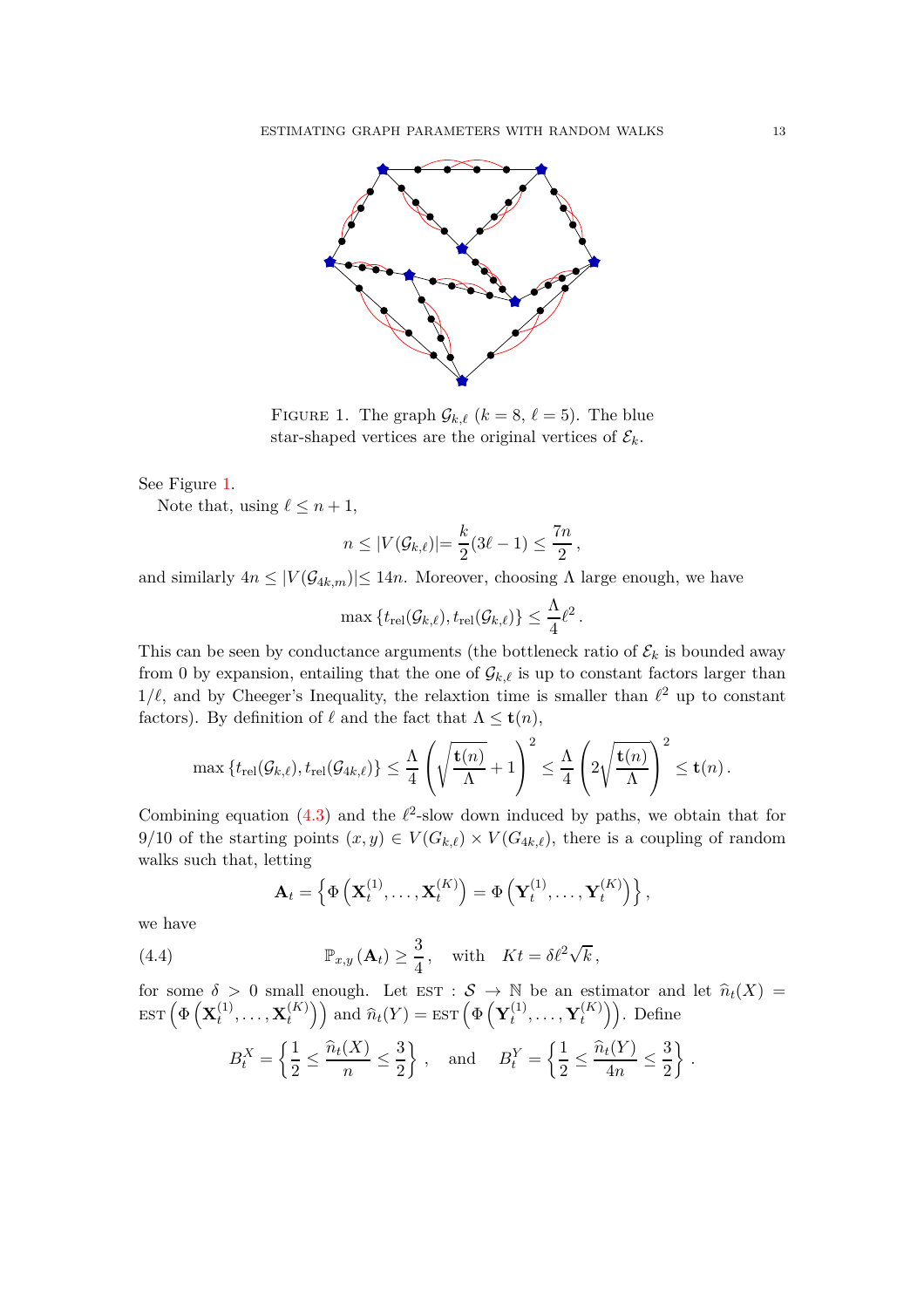Assume that it holds simultaneously that  $\mathbb{P}_x\left(B_t^X\right)$  $\left( \sum_{t=1}^{N} \right) \geq 3/4$  and  $\mathbb{P}_y \left( B_t^Y \right)$  $\Big) \geq 3/4$ . Then, by [\(4.4\)](#page-12-1),

$$
\mathbb{P}_{x,y}\left(B_t^X \mid \mathbf{A}_t\right) = \frac{\mathbb{P}_{x,y}\left(B_t^X \cap \mathbf{A}_t\right)}{\mathbb{P}_{x,y}(\mathbf{A}_t)} \ge 1 - \frac{1 - \mathbb{P}_x\left(B_t^X\right)}{\mathbb{P}_{x,y}(\mathbf{A}_t)} \ge \frac{2}{3},
$$

and similarly,  $\mathbb{P}_{x,y}\left(B_t^Y | \mathbf{A}_t\right)$  $\geq \frac{2}{3}$  $\frac{2}{3}$ , so that  $\mathbb{P}_{x,y}\left(B_t^X \cap B_t^Y \mid \mathbf{A}_t\right)$  $\geq \frac{1}{3}$  $\frac{1}{3}$ . However, on the event  $\mathbf{A}_t$ , the events  $B_t^X$  and  $B_t^Y$  can not occur simultaneously, implying a contradiction. We either have  $\mathbb{P}_x$  (  $\left| \frac{n_t(X)}{n} - 1 \right| > \frac{1}{2}$ 2  $\overline{ }$  $\geq \frac{1}{4}$  $\frac{1}{4}$  or  $\mathbb{P}_y$  (  $\left| \frac{n_t(Y)}{4n} - 1 \right| > \frac{1}{2}$ 2  $\overline{ }$  $\geq \frac{1}{4}$  $\frac{1}{4}$ . The proof is then concluded by noticing that

$$
\ell^2 \sqrt{k} \quad \gtrsim \quad \mathbf{t}(n)^{3/4} \sqrt{n} \, .
$$

#### 5. Computing parameters of general graphs

<span id="page-13-1"></span><span id="page-13-0"></span>5.1. **A simple estimator for the number of edges.** In the non-regular case, Proposition [1](#page-5-0) suggests the following simple estimator for the number of edges, namely:

(5.1) 
$$
\widehat{m}_t = \frac{t^2}{\frac{2}{K} \sum_{k=1}^K \mathcal{I}_t^{(k)}},
$$

where  $\left\{\mathcal{I}_t^{(k)}\right\}$ *t*  $\lambda^K$ are independent copies of  $\mathcal{I}_t$ , the weighted number of intersections between to independent random walks started at some  $x \in V$ . For  $t \geq 4\sqrt{3}t_{rel}^{3/4}$  $_{\rm rel}^{3/4}\sqrt{m/d},$ we have  $\frac{t^2}{2m} \leq \mathbb{E}_x \mathcal{I}_t \leq \frac{5t^2}{6m}$  and  $\text{Var}_x \mathcal{I}_t \leq t^4/m^2$ . Hence, by Chebyshev's Inequality

$$
\mathbb{P}_x\left(\left|\frac{\hat{m}_t}{m} - 1\right| > \frac{1}{2}\right) = \mathbb{P}_x\left(\left|\frac{1}{K}\sum_{k=1}^K \mathcal{I}_t^{(k)} - \mathbb{E}_x\mathcal{I}_t\right| > \frac{t^2}{6m}\right) = O\left(\frac{1}{K}\right).
$$

Alternatively, considering the other estimator

(5.2) 
$$
\widetilde{m}_t = \frac{t^2}{\frac{2}{K} \sum_{k=1}^K \mathcal{J}_t^{(k)}},
$$

where  $\left\{\mathcal{J}_t^{(k)}\right\}$ *t*  $\lambda^K$  $k=1$  are independent copies of  $\mathcal{J}_t$ , we obtain, by Proposition [2,](#page-5-1) that for  $t\gtrsim t_{\rm rel}^{5/6}$  $_{\rm rel}^{5/6}\sqrt{n},$ 

$$
\mathbb{P}_x\left(\left|\frac{\widetilde{m}_t}{m} - 1\right| > \frac{1}{2}\right) = O\left(\frac{1}{K}\right) \, .
$$

Since intersections are counted from the uniform mixing time, the total time complexity of  $\tilde{m}_t$  to reach error probability  $\varepsilon$  is  $O\left(\varepsilon^{-1}(t_{\text{unif}} + t_{\text{rel}}^{5/6})\right)$  $_{\rm rel}^{\rm 5/6}$   $\sqrt{n})$ .

п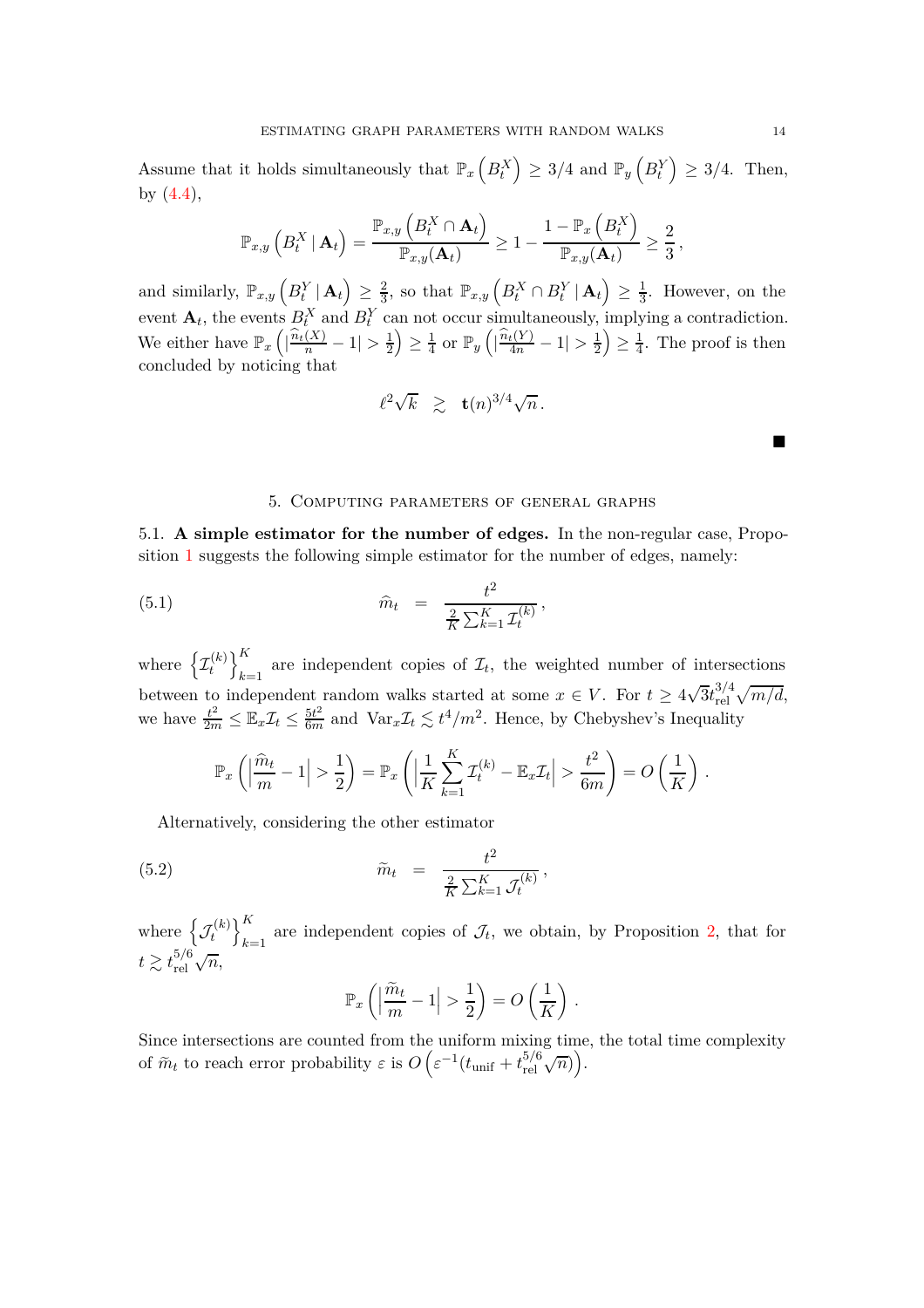<span id="page-14-0"></span>5.2. **Lower bounds for general graphs.** The bound  $t_{rel}^{5/6}$  $_{\rm rel}^{5/6}\sqrt{n}$  is achieved on a graph known as the barbell, formed by two cliques of size  $n$  joined by a path of length  $n$ . Indeed, the relaxation time of this graph has order  $n^3$ , so that  $t_{rel}^{5/6}$  $\sqrt[5/6]{n} \times n^3$ , and any procedure based on random walks needs time  $n<sup>3</sup>$  to correctly estimate *n*, since this is the time needed by a random walk to go from one clique to the other.

As in Section [4.2,](#page-9-1) we now exhibit graphs achieving the bound  $t_{rel}^{5/6}$  $_{\text{rel}}^{5/6}\sqrt{n}$  for any *n* and any relaxation time  $t_{rel}$ . For two integers  $k, q \ge 1$ , consider the graph constructed as follows:

- (1) Take a 3-regular graph  $\mathcal{E}_k$  on  $k$  vertices, satisfying the properties of Lemma [7;](#page-10-1)
- (2) Replace each node of  $\mathcal{E}_k$  by a clique of size *q*;
- (3) Replace each edge of  $\mathcal{E}_k$  by a path of length q.

<span id="page-14-2"></span>See Figure [2.](#page-14-2) Such a graph has a number of vertices *n* of order *kq* and relaxation time



Figure 2

 $t_{\text{rel}}$  of order  $q^3$ . Parameters *k* and *q* may then be tuned so as to obtained (almost) any possible *n* and *t*rel. Now, to estimate correctly the number of edges, one needs to get the correct order for *k*. By Lemma [7,](#page-10-1) a random walk on  $\mathcal{E}_k$  needs order  $\sqrt{k}$  steps to make a cycle and thus be able to distinguish  $\mathcal{E}_k$  from an infinite 3-regular tree. Since adding cliques and paths of size  $q$  slows down the random walk by a factor of  $q^3$  (the time to go from one clique to an other in the modified graph), the estimation of the number of edges on such a graph requires at least order  $q^3 \sqrt{k} \approx t_{\text{rel}}^{5/6}$  $_{\rm rel}^{5/6}\sqrt{n}$  steps.

<span id="page-14-1"></span>5.3. **Estimating the number of vertices on general graphs.** We first note that estimating the number of vertices might take much more time than estimating the number of edges. More precisely, we show that order  $t_{\text{rel}}^{5/6}$  $_{\text{rel}}^{5/6}\sqrt{n}$  steps may not be enough to estimate *n*. Indeed, consider the graph formed by a clique of size  $\ell$  with path of length *q* attached to each vertex of the clique, with  $q \ll l$  (see Figure [3\)](#page-15-1). The number *n* of vertices is of order  $\ell q$ , and, as  $q \ll \ell$ , the number *m* of edges if of order  $\ell^2$ . Moreover, the relaxation time is of order  $q^2$  (this can be seen by a coupling argument). Estimating m is relatively easy: starting from the end of one path, the walk has to traverse it to reach the clique, which takes time  $q^2$ , and then to wait for a collision in the clique, which, by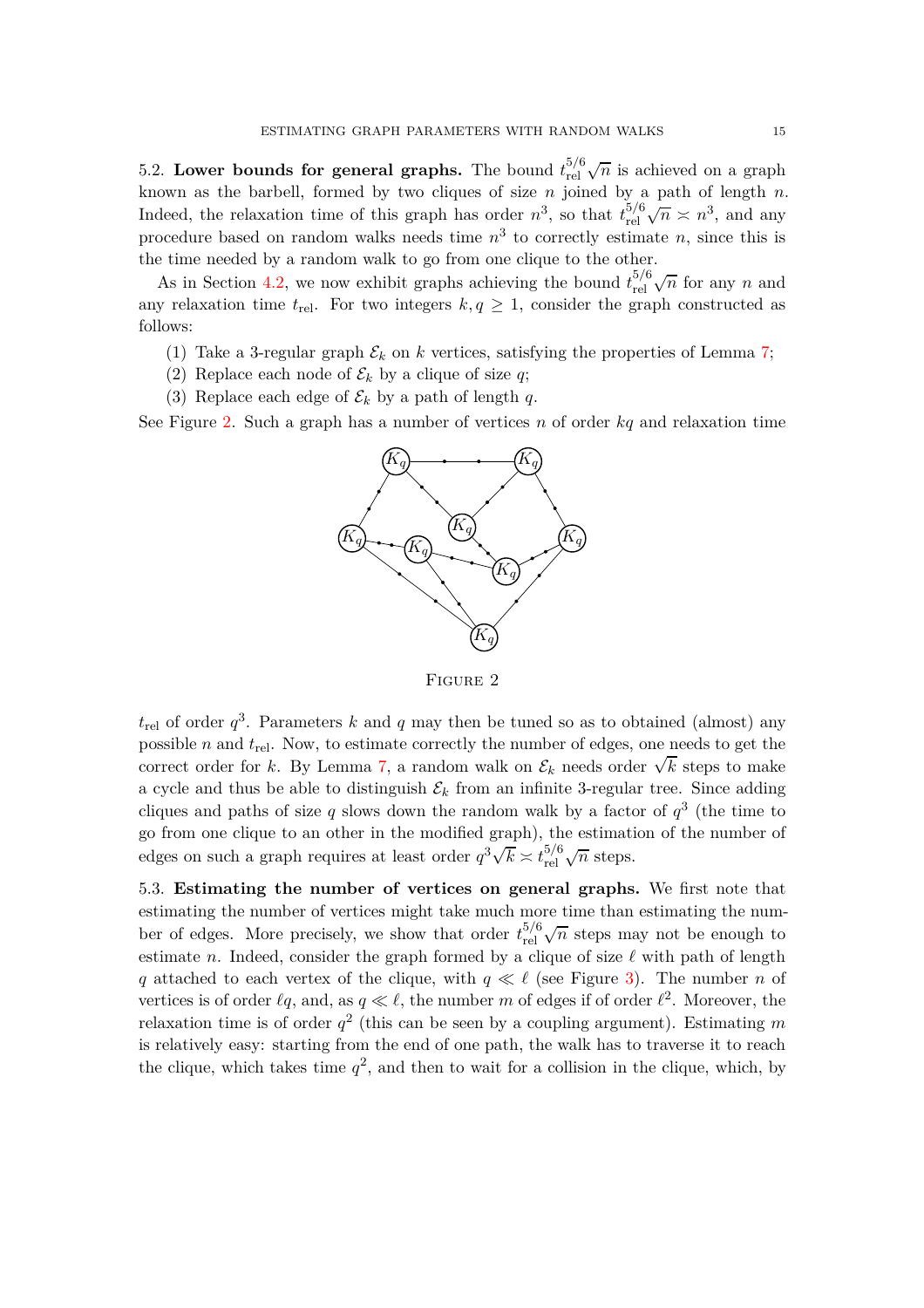

Figure 3

<span id="page-15-1"></span>the birthday paradox, takes time  $\sqrt{\ell}$ . Estimating *n* however takes more time: starting from the clique, the walk has to visit a positive fraction of at least one of the paths, and this takes time  $\ell q$ . As soon as  $q \ll \ell^{3/7}$ , we have  $\ell q \gg \sqrt{\ell} q^{13/6} \approx t_{rel}^{5/6}$  $_{\rm rel}^{5/6}\sqrt{n}.$ 

Estimating *n* might thus require more time. However, once a good estimate for the number of edges is known, it is quite easy to deduce an estimate for the number of vertices. Indeed, what remains to estimate is just the mean degree. Consider the function  $f: x \in V \mapsto f(x) = \frac{1}{\deg(x)}$ , and note that  $\mathbb{E}_{\pi} f = \frac{n}{2m}$ . Applying [\[16](#page-22-11), Proposition 12.19] to the function *f*, we know that for  $r \ge t_{\text{mix}}(\varepsilon/2)$  and  $t \ge \frac{16 \text{Var}_{\pi} f}{\varepsilon(E_{\pi} f)^2} t_{\text{rel}}$ , for all  $x \in V$ ,

$$
\mathbb{P}_x\left(\left|\frac{1}{t}\sum_{s=0}^{t-1}f(X_{r+s})-\mathbb{E}_\pi f\right|>\frac{\mathbb{E}_\pi f}{2}\right) \leq \varepsilon.
$$

Observing that  $\text{Var}_{\pi} f \leq \mathbb{E}_{\pi} f^2 = (2m)^{-1} \sum_u \text{deg}(u)^{-1}$  and that  $t_{\text{mix}}(\varepsilon/2) \lesssim \text{log}(1/\varepsilon)t_{\text{unif}}$ , the mean degree can be estimated with error probability less than  $\varepsilon$  in time of order

$$
\log(1/\varepsilon) t_{\rm unif} + \frac{t_{\rm rel} m}{\varepsilon n^2} \sum_{u \in V} \deg(u)^{-1} \lesssim \varepsilon^{-1} t_{\rm unif} \frac{m}{n}
$$

·

Note that this is optimal by the previous example of Figure [3,](#page-15-1) for which  $\ell q \approx t_{\text{unif}} m/n$ . Altogether, the number of vertices of a connected graph can be estimated by random walks in time

$$
\varepsilon^{-1}\left(\left(t_{\text{rel}}^{3/4}\sqrt{m/d}\right)\wedge\left(t_{\text{rel}}^{5/6}\sqrt{n}\right)+t_{\text{unif}}\frac{m}{n}\right)\,.
$$

# 6. No self-stopping algorithms in general

<span id="page-15-0"></span>In this section, we show that one can not hope for a general sublinear self-stopping algorithm, even when restricting to graphs with polylog mixing time.

Let C be the class of graphs *G* such that  $t_{\text{unif}}(G) \leq (\log n_G)^3$ .

Consider the following process on a graph, called *random walk with restarts*: at each time step  $t \geq 0$ , based on  $\Phi(X_0, \ldots, X_t)$ , the process decides whether it wants to make a random walk step from  $X_t$ , or to reset back to the starting point  $x$ . A self-stopping algorithm is based on the profile of a random walk with restarts, up to some stopping time  $\tau$ . More precisely, it relies on a function  $\text{STOP}: \mathcal{S} \to \{0, 1\}$ . Defining

$$
\tau = \inf \left\{ t \ge 0, \, \text{STOP}\left(\Phi(X_0^t)\right) = 1 \right\},\,
$$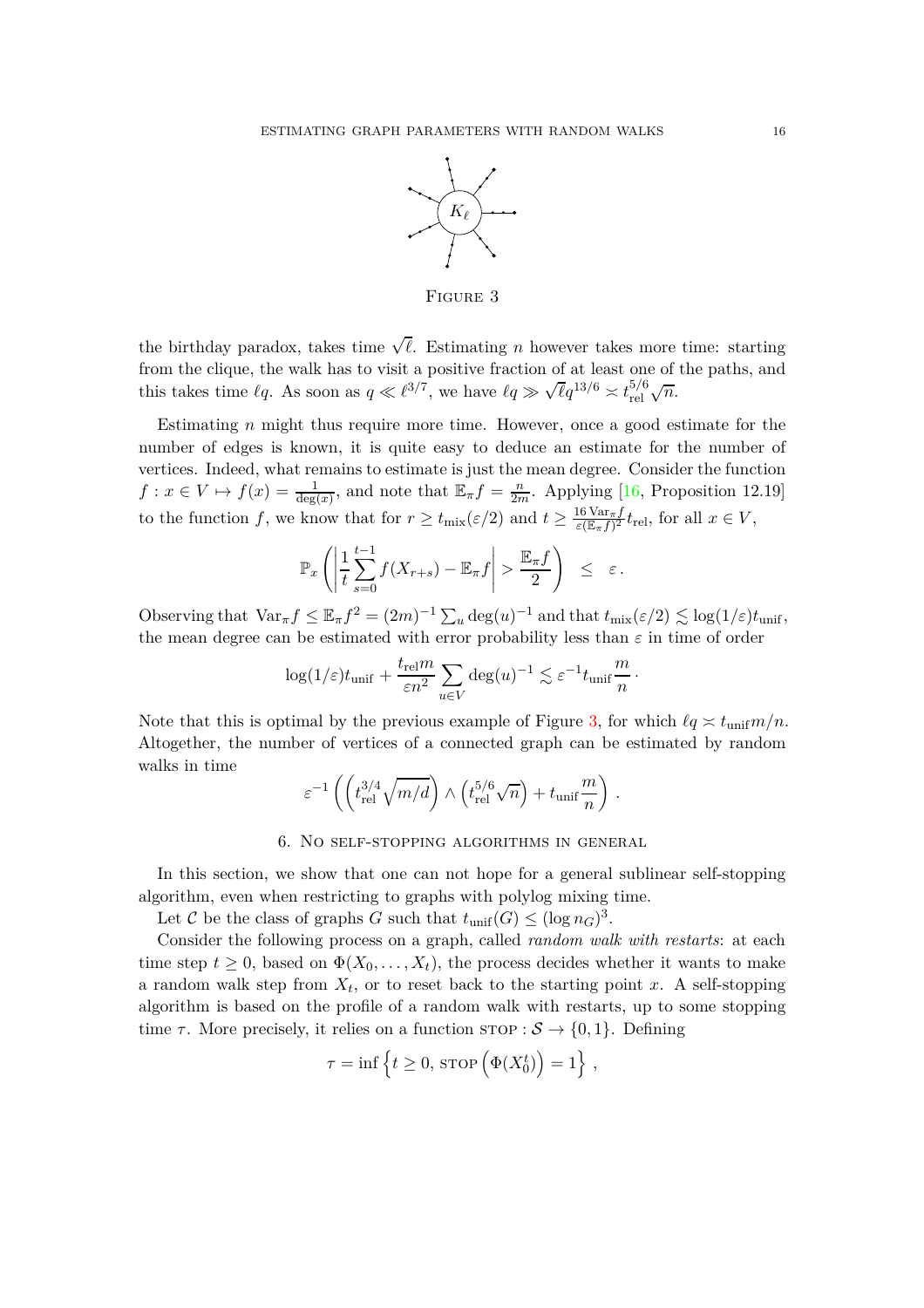where  $X_0^t = (X_0, \ldots, X_t)$  is the trajectory of a random walk with restarts up to time *t*, then the self-stopping algorithm defined by STOP and EST returns the value EST  $(\Phi(X_0^{\tau}))$ .

<span id="page-16-0"></span>**Proposition 8.** There exists  $\delta > 0$ , such that, for all functions STOP and EST, there is *an infinite sequence of graphs*  $G \in \mathcal{C}$  *and*  $x \in V(G)$  *such that* 

$$
\mathbb{P}_{x}^{G}\left(\{\tau \geq \delta n_{G}\} \cup \left\{\Big|\frac{\operatorname{EST}\left(\Phi(X_{0}^{\tau}\right)\right)}{n_{G}}-1\Big|>\frac{1}{2}\right\}\right) \;\;\geq\;\; \frac{1}{4}\,,
$$

*where X is a* RW *with restarts and*  $\tau = \inf\{t \geq 0, \text{STOP }(\Phi(X_0^{\tau})) = 1\}.$ 

*Proof of Proposition [8.](#page-16-0)* Consider a 3-regular expander G on *n* vertices and a graph  $G^*$ obtained from *G* as follows: let  $G^{(1)}, \ldots, G^{(2^n)}$  be  $2^n$  identical copies of *G*. For all  $i \in \{1, \ldots, 2^n\}$ , choose three distinct vertices  $(u_i, v_i, w_i)$  uniformly at random in  $V(G^{(i)})$ . Now let F be some other 3-regular expander on  $2^n$  vertices, labelled from 1 to  $2^n$ . For all  $1 \leq i \leq 2^n$ , if *i* has neighbors  $j < k < \ell$  in *F*, put an edge between  $u_i$  and  $u_j$ , between *v<sub>i</sub>* and *v<sub>k</sub>*, between *w<sub>i</sub>* and *w*<sub>*l*</sub>. Let *G*<sup>*★*</sup> be the resulting graph (on  $|V(G^*)|=n2^n$  vertices). Note that, as F is an expander, and as the random walk on  $G^*$  needs order n steps to go from some  $u_i$  to either  $v_i$  or  $w_i$ , we have  $t_{\text{unif}}(G^*) \lesssim n \log(2^n)$ , so that both *G* and  $G^*$ belong to the class C. It is not hard to check that one can find  $y \in V(G^{(1)})$  and  $\delta > 0$ , such that

$$
\mathbb{P}_y^{G^{\star}}\left(\bigcap_{s=0}^{\delta n} \left\{Y_s \not\in \{u_1, v_1, w_1\}\right\}\right) \geq \frac{2}{3}.
$$

Therefore, there exist starting points  $(x, y) \in V(G) \times V(G^*)$ , and a coupling  $(X, Y)$  of random walks with restarts at *x* and *y* (for the same restarting rule) such that

<span id="page-16-1"></span>(6.1) 
$$
\mathbb{P}_{x,y}(\mathbf{A}_t) \geq \frac{2}{3}, \text{ with } \mathbf{A}_t = \left\{ \Phi(X_0^t) = \Phi(Y_0^t) \right\} \text{ and } t = \delta n.
$$

Let  $EST : \mathcal{S} \to \mathbb{N}$  be an estimator and  $STOP : \mathcal{S} \to \{0,1\}$ . For  $(Z, H) \in \{(X, G), (Y, G^*)\}$ , define

$$
B_H^Z = \left\{ \tau^Z < \delta \left| V(H) \right| \right\} \cap \left\{ \left| \frac{\operatorname{EST} \left( \Phi(Z_0^{\tau^Z}) \right)}{\left| V(H) \right|} - 1 \right| \le \frac{1}{2} \right\},\,
$$

where  $\tau^Z = \inf \{ s \ge 0, \text{ group } (\Phi(Z_0^s)) = 1 \}.$  Assume that we both have  $\mathbb{P}_x \left( B_G^X \right)$  $= 3/4$ and  $\mathbb{P}_y\left(B_{G^*}^Y\right)$  $\Big) \geq 3/4$ . Then, by  $(6.1)$ ,

$$
\mathbb{P}_{x,y}\left(B_G^X \mid \mathbf{A}_t\right) = \frac{\mathbb{P}_{x,y}\left(B_G^X \cap \mathbf{A}_t\right)}{\mathbb{P}_{x,y}(\mathbf{A}_t)} \ge 1 - \frac{1 - \mathbb{P}_x\left(B_G^X\right)}{\mathbb{P}_{x,y}(\mathbf{A}_t)} \ge \frac{5}{8},
$$

and similarly,  $\mathbb{P}_{x,y}\left(B_{G^{\star}}^Y | \mathbf{A}_t\right)$  $\geq \frac{5}{8}$  $\frac{5}{8}$ , so that  $\mathbb{P}_{x,y}\left(B_G^X \cap B_{G^*}^Y \mid \mathbf{A}_t\right)$  $\geq \frac{1}{4}$  $\frac{1}{4}$ . However, on the  $\text{event } A_t, \text{ we have } \{ \tau^X < \delta |V(G)| \} \cap \{ \tau^Y < \delta |V(G^*)| \} = \{ \tau^X < \delta n \} \cap \{ \tau^Y = \tau^X \},$  $\exp\left(\Phi(X_0^{\tau X})\right) = \exp\left(\Phi(Y_0^{\tau Y})\right)$  and the events  $B_G^X$  and  $B_{G^*}^Y$  can not occur simultaneously, implying a contradiction.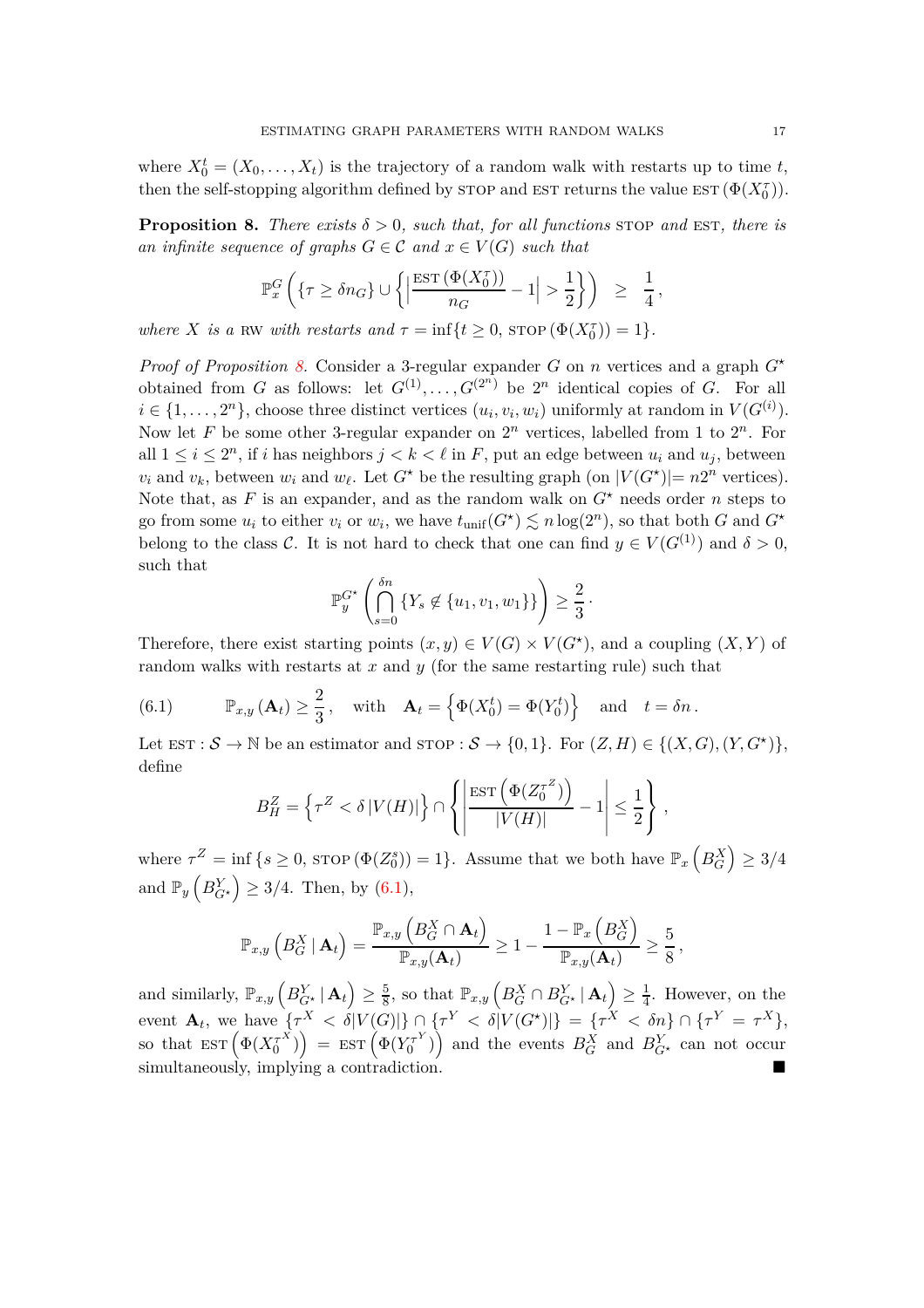#### 7. A self-stopping algorithm for the number of edges

<span id="page-17-0"></span>Let  $G = (V, E)$  be a finite connected graph and let  $\tau$  be an upper-bound on the relaxation time *t*rel.

<span id="page-17-1"></span>**Algorithm 1.** For  $q = 0, 1, \ldots$ , iterate the following procedure until stopped:

- let  $\hat{m} = 2^q$  be the current guess for the number of edges and let  $t = t_q = \tau^{3/4} \sqrt{2\hat{m}}$ .
- let  $R = R_q = \left[8 \log(4/\varepsilon) + 16 \log(q+1)\right]$  and repeat the following experiment R times.

 $-$  let  $X^{(1)}, Y^{(1)}, \ldots, X^{(K)}, Y^{(K)}$  be 2*K* independent LRW started from *x* (for a fixed integer  $K \geq 1$  to be specified later) and define

$$
\mathcal{Q}_t = \frac{1}{K} \sum_{\ell=1}^K \mathcal{I}_t^{(\ell)}, \quad \text{where} \quad \mathcal{I}_t^{(\ell)} = \sum_{i,j=0}^{t-1} \frac{1}{\deg(X_i^{(\ell)})} \mathbb{I}_{\left\{X_i^{(\ell)} = Y_j^{(\ell)}\right\}}.
$$

 $-$  If  $\mathcal{Q}_t \ge 18\tau^{3/2}$ , call the experiment a success.

• If the number of successes is larger than *R/*2, then stop and estimate *m* by  $\hat{m} = 2^q$ ; otherwise, go from *q* to *q* + 1.

<span id="page-17-2"></span>**Proposition 9.** *Algorihtm [1](#page-17-1) satisfies the two following properties:*

- (1) The probability that the algorithm stops at a value of q such that  $2^q < m$  or  $2^q > 38m$  *is smaller than*  $\varepsilon$ *.*
- (2) The expected running time of the algorithm is  $O(\sqrt{m}\tau^{3/4}\log\log m)$ .

*Proof of Proposition [9.](#page-17-2)* (1) By equation [\(3.3\)](#page-5-4) in Proposition [1](#page-5-0) and since  $d \geq 1$ , it always holds that

(7.1) 
$$
\frac{\tau^{3/2} \hat{m}}{m} \leq \mathbb{E}_x \mathcal{Q}_t \leq \frac{\tau^{3/2} \hat{m}}{m} + 16\tau^{3/2}.
$$

Assume that *q* is such that  $\hat{m} = 2^q < m$ . Then the expectation of  $Q_t$  is smaller than  $17\tau^{3/2}$ . By Chebyshev's Inequality,

<span id="page-17-3"></span>
$$
\mathbb{P}_x\left(\mathcal{Q}_t \geq 18\tau^{3/2}\right) \leq \mathbb{P}_x\left(\mathcal{Q}_t - \mathbb{E}_x\mathcal{Q}_t \geq \tau^{3/2}\right) \lesssim \frac{\text{Var}_x\mathcal{I}_t}{K\tau^3}.
$$

Now by equation [3.4](#page-5-3) and since  $t < \tau^{3/4}\sqrt{2m}$ , we have  $\text{Var}_x \mathcal{I}_t \lesssim \tau^3$ . Hence, we may choose *K* large enough such that  $\mathbb{P}_x(Q_t \geq 20\tau^{3/2}) \leq 1/4$ . Using Hoeffding's Inequality, the probability that there are more than  $R/2$  successes at this step is smaller than  $\exp(-R/8) = \frac{\varepsilon}{4}(q+1)^{-2}$ . Taking a union bound, the probability for the algorithm to stop at a value of *q* such that  $2<sup>q</sup> < m$  is smaller than  $\varepsilon/2$ .

Let now *q* be such that  $\hat{m} = 2^q > 19m$ . By equation [\(7.1\)](#page-17-3), the expectation of  $\mathcal{Q}_t$  is larger than  $19\tau^{3/2}$ . Hence

$$
\mathbb{P}_x\left(\mathcal{Q}_t < 18\tau^{3/2}\right) \le \mathbb{P}_x\left(\mathcal{Q}_t < \frac{18}{19} \mathbb{E}_x \mathcal{Q}_t\right) \lesssim \frac{\text{Var}_x \mathcal{I}_t}{K\left(\mathbb{E}_x \mathcal{I}_t\right)^2}.
$$

Again, equation [3.4](#page-5-3) entails that the constant *K* may be chosen such that the above probability is smaller than 1*/*4. And by Hoeffding's Inequality, the probability that there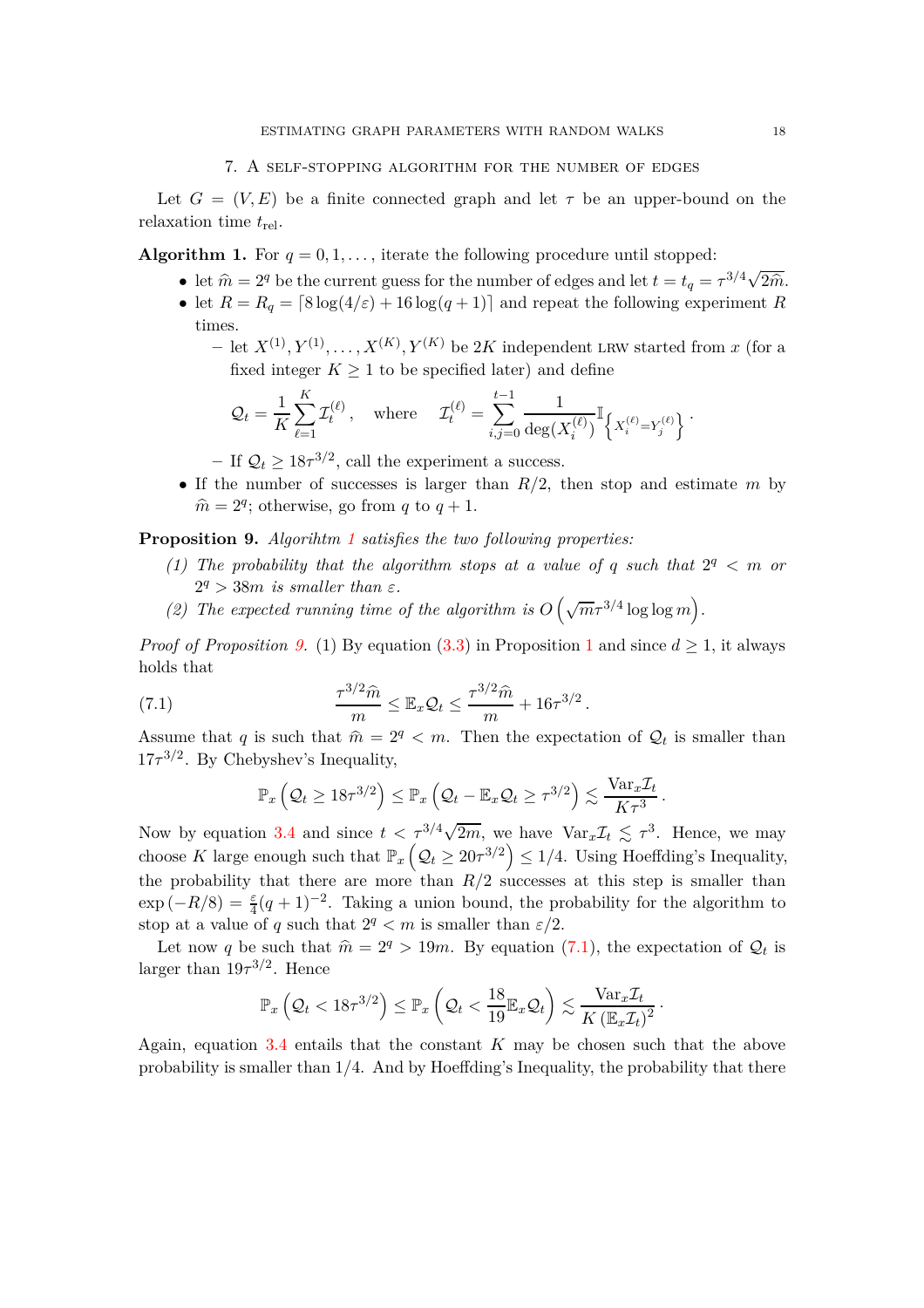are less than  $R/2$  successes is smaller than  $\exp(-R/8) \leq \varepsilon/4$ . Clearly, the probability to stop at a step *q* with  $2^q > 38m$  is smaller than the probability not to have stopped at  $q^* = \inf\{q \ge 0, 2^q > 19m\}$ , which is smaller than  $\varepsilon/4$ .

(2) By the above, for all  $q > q^*$ , the probability that the algorithm stops at step q is smaller than  $(\varepsilon/4)^{q-q^*}$ . Now the running time up to step *q* is smaller, up to constant factors, than  $\sum_{i=1}^{q}$ *i*=0  $R_i t_i \lesssim R_q t_q$ , so that the expected running time is smaller, up to constant factors, than

$$
R_{q^*}t_{q^*} + \sum_{q>q^*} \left(\frac{\varepsilon}{4}\right)^{q-q^*} R_q t_q = O\left(\sqrt{m}\tau^{3/4} \log \log m\right).
$$

**Remark 2.** If the graph is *d*-regular of if the minimum degree *d* is known, Proposition [1](#page-5-0) allows to design an algorithm which estimates *m* (or rather *n* in the case of regular graphs) in expected time  $O\left(\sqrt{m/d}\tau^{3/4}\log\log(m/d)\right)$ .

## 8. Algorithms for the mixing time

<span id="page-18-0"></span>The number of intersections may also be used to estimate the mixing time from a given vertex  $x \in V$ . Assume that the number of edges *m* in  $G = (V, E)$  is known. Let

$$
d_x(t) = \sqrt{\sum_y \pi(y) \left(\frac{\mathbb{P}_x(X_t = y)}{\pi(y)} - 1\right)^2}
$$

be the  $\ell_2(\pi)$ -distance between  $\mathbb{P}_x(X_t \in \cdot)/\pi(\cdot)$  and 1. Our goal now is to estimate

$$
t_x(\delta) = \inf \{ t \ge 0, d_x(t)^2 \le \delta \}, 0 < \delta < 1.
$$

Before describing a self-stopping algorithm to estimate  $t_x(\delta)$ , we prove the following useful lemma.

<span id="page-18-1"></span>**Lemma 10.** Let *X*, *Y*, *Z* be three independent random walks started at *x* and let  $\mathcal{L}_t^{(X,Y)}$  =  $\mathcal{I}_{2t}^{(X,Y)} - \mathcal{I}_{t}^{(X,Y)}$  be the weighted number of intersections of X and Y between *t* and 2*t*. Define  $\mathcal{L}_t^{(X,Z)}$  $\sum_{t=1}^{(A, B)}$  *similarly.* For all  $t \geq 0$ ,

<span id="page-18-4"></span>(8.1) 
$$
\mathbb{E}_x \mathcal{L}_t^{(X,Y)} = \sum_{i,j=t}^{2t-1} \frac{d_x \left(\frac{i+j}{2}\right)^2 + 1}{2m},
$$

<span id="page-18-2"></span>(8.2) 
$$
\operatorname{Var}_x \mathcal{L}_t^{(X,Y)} \leq \mathbb{E}_x \mathcal{L}_t^{(X,Y)} \max_u \mathbb{E}_u \mathcal{I}_t,
$$

*and*

<span id="page-18-3"></span>(8.3) 
$$
\text{Cov}_x\left(\mathcal{L}_t^{(X,Y)}, \mathcal{L}_t^{(X,Z)}\right) \leq \left(\mathbb{E}_x\mathcal{L}_t^{(X,Y)}\right)^{3/2} \sqrt{\max_u \mathbb{E}_u \mathcal{I}_t}.
$$

 $\blacksquare$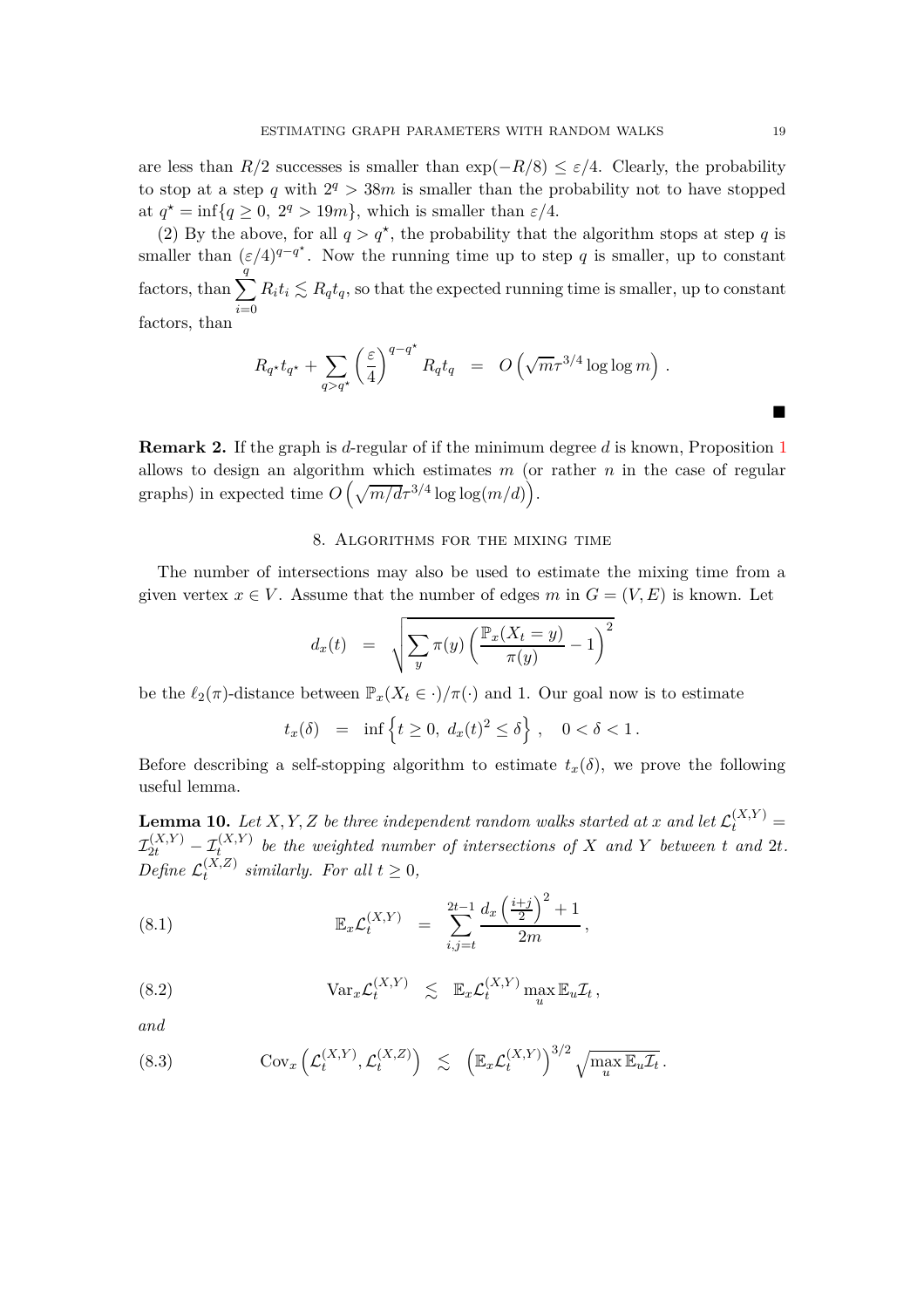*Proof of Lemma [10.](#page-18-1)* By reversibility,  $d_x(t)^2 = \frac{\mathbb{P}_x(X_{2t} = x)}{\pi(x)} - 1$ , and

$$
\mathbb{E}_{x} \mathcal{L}_{t}^{(X,Y)} = \frac{1}{\deg(x)} \sum_{i,j=t}^{2t-1} \mathbb{P}_{x}(X_{i+j} = x) = \sum_{i,j=t}^{2t-1} \frac{d_{x} \left(\frac{i+j}{2}\right)^{2} + 1}{2m}
$$

Moving on to [\(8.2\)](#page-18-2), defining  $g_{t\to 2t}(x, u) = g_{2t}(x, u) - g_t(x, u)$ , one easily checks that

$$
\mathbb{E}_x \mathcal{L}_t^{(X,Y)} = \sum_u \frac{g_{t \to 2t}(x,u)^2}{\deg(u)},
$$

and that

$$
\mathbb{E}_x\left(\left(\mathcal{L}_t^{(X,Y)}\right)^2\right) \lesssim \sum_{u,v} \frac{g_{t\to 2t}(x,u)^2 g_t(u,v)^2}{\deg(u)\deg(v)} = \sum_u \frac{g_{t\to 2t}(x,u)^2}{\deg(u)} \mathbb{E}_u \mathcal{I}_t,
$$

which implies

$$
\mathbb{E}_x\left(\left(\mathcal{L}_t^{(X,Y)}\right)^2\right) \lesssim \mathbb{E}_x \mathcal{L}_t^{(X,Y)} \max_u \mathbb{E}_u \mathcal{I}_t.
$$

Finally, to establish [\(8.3\)](#page-18-3), observe that

$$
\mathbb{E}_x\left(\mathcal{L}_t^{(X,Y)}\mathcal{L}_t^{(X,Z)}\right) \lesssim \sum_{u,v} \frac{g_{t\to 2t}(x,u)^2 g_t(u,v) g_{t\to 2t}(x,v)}{\deg(u)\deg(v)}
$$

and that, by Cauchy-Schwarz Inequality,

$$
\mathbb{E}_x\left(\mathcal{L}_t^{(X,Y)}\mathcal{L}_t^{(X,Z)}\right) \leq \left(\mathbb{E}_x\mathcal{L}_t^{(X,Y)}\right)^{3/2} \sqrt{\max_u \mathbb{E}_u \mathcal{I}_t}.
$$

<span id="page-19-0"></span>**Algorithm 2.** For  $q = 0, 1, \ldots$ , iterate the following procedure until stopped:

- Let  $t = t_q = 2^q$  be the current guess for the mixing time  $t_x(\delta)$  and let  $K = K_q = \left[ C \delta^{-2} \left[ \sqrt{m} t^{-1/4} \right] \right]$ , for a constant  $C > 0$  to be specified later.
- Let  $R = R_q = \left[8 \log(4/\varepsilon) + 16 \log(q+1)\right]$  and repeat the following experiment *R* times.

– Let  $X^{(1)}, \ldots, X^{(K)}$  be *K* independent LRW started from *x* and define

$$
\mathcal{L}_t = \frac{1}{\binom{K}{2}} \sum_{1 \le \ell < k \le K} \mathcal{L}_t^{(\ell, k)}, \quad \text{where} \quad \mathcal{L}_t^{(\ell, k)} = \sum_{i, j=t}^{2t-1} \frac{1}{\deg(X_i^{(\ell)})} \mathbb{I}_{\left\{X_i^{(\ell)} = X_j^{(k)}\right\}}.
$$

 $-$  If  $\mathcal{L}_t \leq \left(1 + \frac{\delta}{2}\right)$  $\left(\frac{t^2}{2m}, \text{ call the experiment a success.}\right)$ 

• If the number of successes is larger than  $R/2$ , then stop and estimate  $t_x(\delta)$  by  $t = 2^q$ ; otherwise, go from *q* to  $q + 1$ .

<span id="page-19-1"></span>**Proposition 11.** *Algorithm [2](#page-19-0) satisfies the two following properties:*

- *(1) The probability that the algorithm stops at a value of q such that*  $2^q < t_x(\delta)/2$  or  $2^q > 2t_x(\delta/4)$  *is smaller than*  $\varepsilon$ *.*
- (2) The expected running time of the algorithm is  $O\left(\delta^{-2}\sqrt{m}t_x(\delta/4)^{3/4}\log\log t_x(\delta/4)\right)$ .

п

·

*,*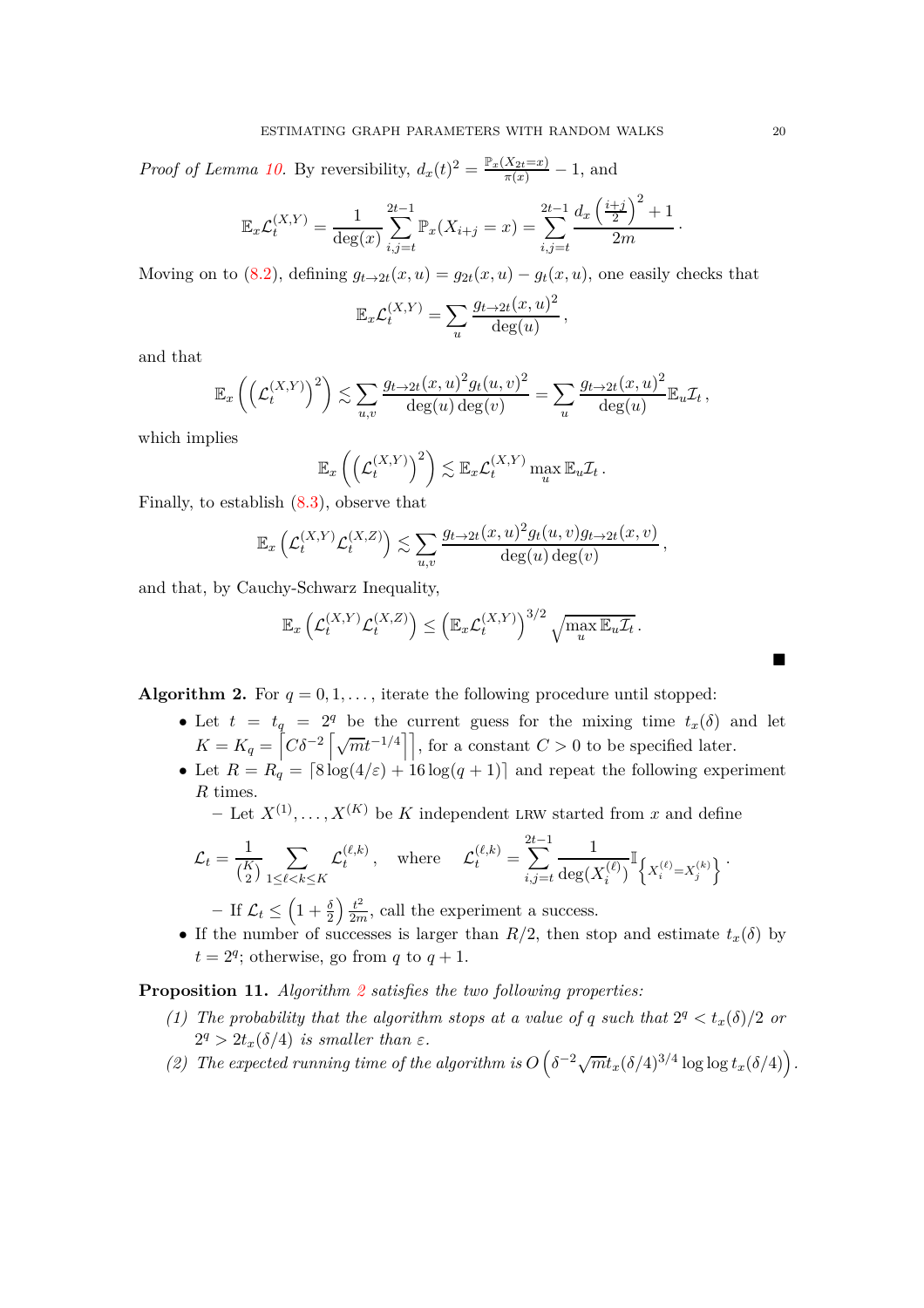*Proof of Proposition [11.](#page-19-1)* (1) Assume that *q* is such that  $t = 2^q < t_x(\delta)/2$ . By equa-tion [\(8.1\)](#page-18-4), the expectation of  $\mathcal{L}_t$  is larger than  $(1 + \delta) \frac{t^2}{2n}$  $\frac{t^2}{2m}$ . By Chebyshev's Inequality,

·

(8.4) 
$$
\mathbb{P}_x\left(\mathcal{L}_t \leq \left(1 + \frac{\delta}{2}\right) \frac{t^2}{2m}\right) \lesssim \frac{\text{Var}_x \mathcal{L}_t}{\delta^2(\mathbb{E}_x \mathcal{L}_t)^2}
$$

Since for all  $\ell, \ell', k, k'$  pairwise distinct,  $Cov_x$  $\mathcal{L}^{(\ell,k)}_t$  $\mathcal{L}^{(\ell,k)}_t, \mathcal{L}^{(\ell',k')}_t$ *t*  $= 0$ , we have

<span id="page-20-0"></span>
$$
\text{Var}_{x}\mathcal{L}_{t} \lesssim \frac{\text{Var}_{x}\mathcal{L}_{t}^{(X,Y)}}{K^{2}} + \frac{\text{Cov}_{x}\left(\mathcal{L}_{t}^{(X,Y)}, \mathcal{L}_{t}^{(X,Z)}\right)}{K},
$$

so that, by Lemma [10](#page-18-1) and using that  $\mathbb{E}_x \mathcal{L}_t \geq t^2/2m$ , we get

$$
\frac{\text{Var}_x \mathcal{L}_t}{\delta^2(\mathbb{E}_x \mathcal{L}_t)^2} \lesssim \kappa + \sqrt{\kappa} \,,
$$

where

$$
\kappa = \frac{\max_{u} \mathbb{E}_{u} \mathcal{I}_{t}}{C^{2} \left[\sqrt{m}/t^{1/4}\right]^{2} (t^{2}/m)}.
$$

Now, if  $t \leq \frac{36m^2}{d}$  $\frac{dm^2}{d}$ , then applying Lemma [3](#page-6-0) directly in [\(3.2\)](#page-5-2) yields  $\max_u \mathbb{E}_u \mathcal{I}_t \leq t^{3/2}$ . On the other hand, if  $t > \frac{36m^2}{d}$ , then by [\(3.7\)](#page-6-3),  $t \gtrsim t_{rel}^{3/4}$  $_{\rm rel}^{3/4}\sqrt{m/d}$ , which by Proposition [1](#page-5-0) yields  $\max_u \mathbb{E}_u \mathcal{I}_t \leq t^2/m$ . Hence, in both cases, we have  $\kappa \leq 1/C^2$ , and the constant *C* can be made large enough so that the right-hand side in [\(8.4\)](#page-20-0) is smaller than 1*/*4. Using Hoeffding's Inequality, the probability that there are more than *R/*2 successes is then smaller than  $\exp(-R/8) = \frac{\varepsilon}{4}(q+1)^{-2}$ . Taking a union bound, we obtain that the probability for the algorithm to return an estimate smaller than  $t_x(\delta)/2$  is smaller than *ε/*2.

Now let *q* be such that  $t = 2^q > t_x(\delta/4)$ . Then  $\mathbb{E}_x \mathcal{L}_t \leq (1+\delta/4) \frac{t^2}{2n}$  $rac{t^2}{2m}$  and by Chebyshev's Inequality

$$
\mathbb{P}_x\left(\mathcal{L}_t > \left(1 + \frac{\delta}{2}\right) \frac{t^2}{2m}\right) \leq \frac{\text{Var}_x \mathcal{L}_t}{\delta^2 (t^2/m)^2}.
$$

By the same arguments as above, the constant *C* can be chosen large enough so that the above probability is smaller than 1*/*4. By Hoeffding's Inequality, the probability that there are less than  $R/2$  successes is smaller than  $\exp(-R/8) \frac{\varepsilon}{4}$ . Clearly, the probability to stop at a value *q* such that  $2^q > 2t_x(\delta/4)$  is smaller than the probability not to have stopped at  $q^* = \inf\{q \geq 0, 2^q > t_x(\delta/4)\}\$ , which is smaller than  $\varepsilon/4$ .

(2) By the above, for all  $q > q^*$ , the probability that the algorithm stops at step q is smaller than  $(\varepsilon/4)^{q-q^*}$ . Moreover, the running time up to step *q* is smaller, up to constant factors, than  $\sum_{i=1}^{q}$ *i*=0  $R_i K_i t_i \lesssim \delta^{-2} \sqrt{m} (t_q)^{3/4} \log(q+1)$ . Altogether, the expected running time is less, up to constant factor, than

$$
\frac{\sqrt{m}}{\delta^2} (t_{q^*})^{3/4} \log(q^* + 1) + \sum_{q > q^*} (1/4)^{q - q^*} \frac{\sqrt{m}}{\delta^2} (t_q)^{3/4} \log(q+1),
$$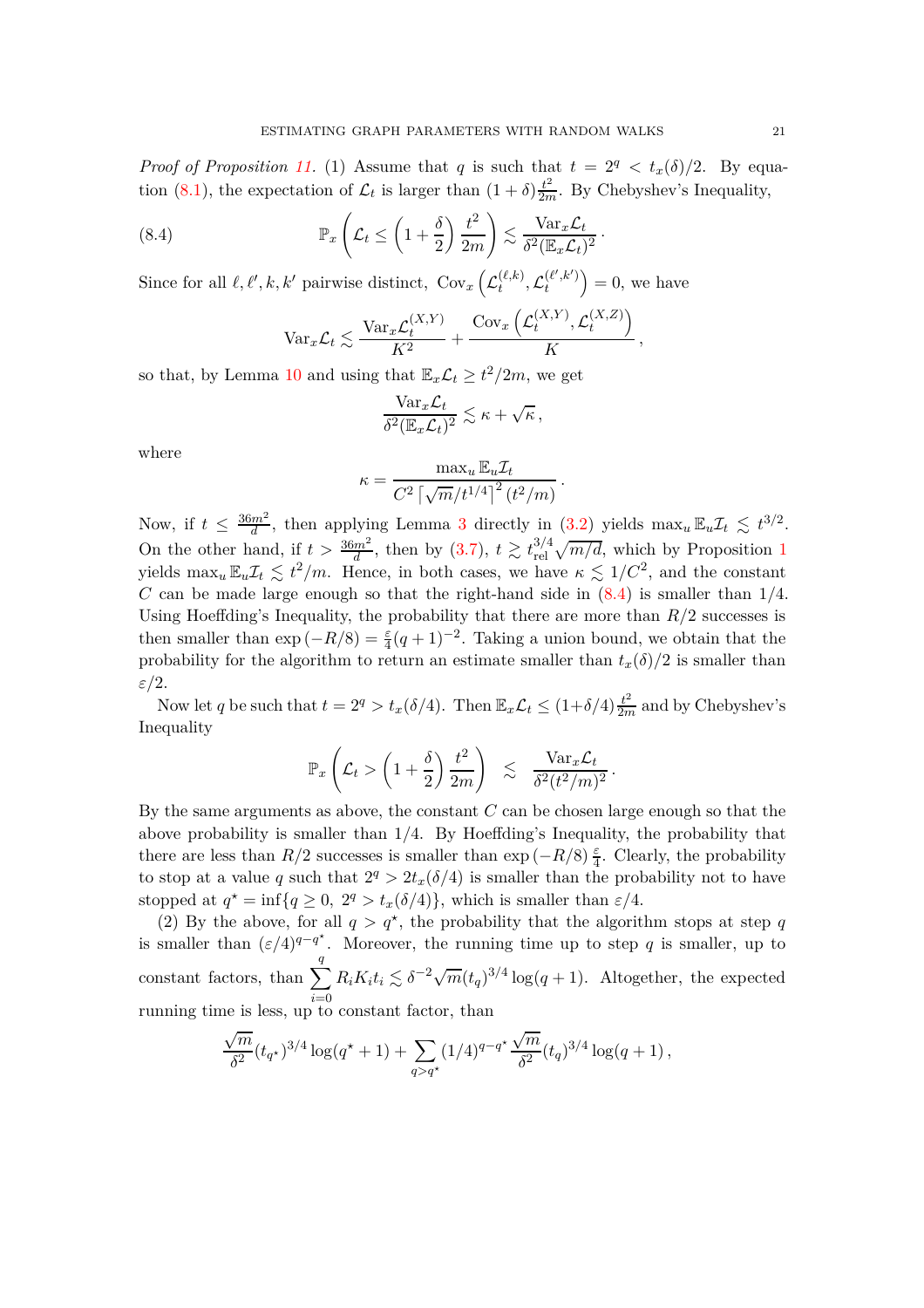which is  $O\left(\delta^{-2}\sqrt{m}t_x(\delta/4)^{3/4}\log\log t_x(\delta/4)\right)$ .

**Remark 3.** If the graph is *d*-regular of if the minimum degree *d* is known, Proposi-tion [1](#page-5-0) actually allows to design an algorithm which estimates  $t_x(\delta)$  in expected time  $O(\delta^{-2}\sqrt{m/dt_x}(\delta/4)^{3/4}\log \log t_x(\delta/4)).$ 

We assume, for simplicity, that the true value of m is known. However, our estimation scheme can easily be extended to the case where only a good approximation of *m* is available. Combining Proposition [9](#page-17-2) and [11](#page-19-1) then entails the following corollary.

**Corollary 12.** An upper-bound  $\tau$  on the uniform mixing time can be used to precisely es*timate both the number of edges and the mixing time from x, via a self-stopping algorithm* with time complexity  $O\left(\sqrt{m}\tau^{3/4}\log\log m\right)$ .

**Acknowledgement.** The question of estimating the mixing time with random walks trajectories was posed by Gábor Lugosi, during the *Eleventh annual workshop in Probability and Combinatorics*, Barbados, April 1-8, 2016. We are grateful to him for bringing this problem to our attention, and we thank the Bellairs Institute where this work was initiated. RO was funded by a *Bolsa de Produtividade em Pesquisa* from CNPq, Brazil and a *Cientista do Nosso Estado* grant from FAPERJ, Rio de Janeiro, Brazil. His work in this article is part of the activities of FAPESP Center for Neuromathematics (grant # 2013/ 07699-0 , FAPESP - S.Paulo Research Foundation).

## **REFERENCES**

- <span id="page-21-6"></span>[1] J. Acharya, C. Daskalakis, and G. C. Kamath. Optimal testing for properties of distributions. In *Advances in Neural Information Processing Systems*, pages 3591– 3599, 2015.
- <span id="page-21-1"></span>[2] A. Ben-Hamou, R. I. Oliveira, and Y. Peres. Estimating graph parameters via random walks with restarts. In *Proceedings of the Twenty-Ninth Annual ACM-SIAM Symposium on Discrete Algorithms*, pages 1702–1714. SIAM, 2018.
- <span id="page-21-4"></span>[3] I. Benjamini and B. Morris. The birthday problem and markov chain monte carlo. *arXiv preprint math/0701390*, 2007.
- <span id="page-21-3"></span>[4] I. Benjamini, G. Kozma, L. Lovász, D. Romik, and G. Tardos. Waiting for a bat to fly by (in polynomial time). *Combinatorics, Probability and Computing*, 15(5): 673–683, 2006.
- <span id="page-21-7"></span>[5] B. Bollobás. A probabilistic proof of an asymptotic formula for the number of labelled regular graphs. *European Journal of Combinatorics*, 1(4):311–316, 1980.
- <span id="page-21-5"></span>[6] J. Bunge and M. Fitzpatrick. Estimating the number of species: a review. *Journal of the American Statistical Association*, 88(421):364–373, 1993.
- <span id="page-21-2"></span>[7] C. Cooper, T. Radzik, and Y. Siantos. Estimating network parameters using random walks. *Social Network Analysis and Mining*, 4(1):168, 2014.
- <span id="page-21-0"></span>[8] A. Das Sarma, D. Nanongkai, G. Pandurangan, and P. Tetali. Distributed random walks. *J. ACM*, 60(1):2:1–2:31, 2013.